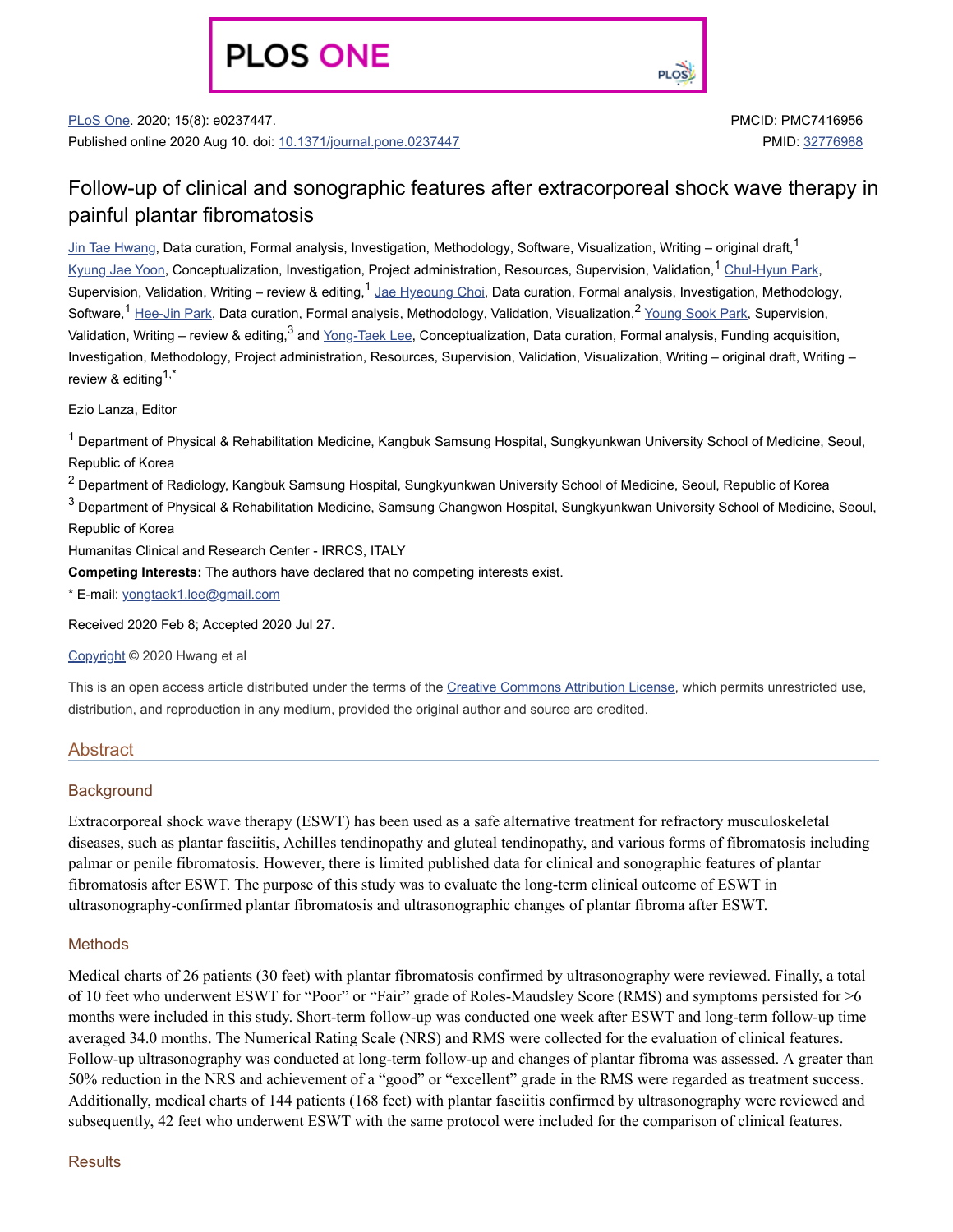In plantar fibromatosis, baseline NRS  $(6.2 \pm 1.3)$  and RMS  $(3.5 \pm 0.5)$  were significantly improved at short-term follow-up (NRS,  $1.8 \pm 1.0$ ; RMS,  $2.0 \pm 0.8$ ,  $P < .001$ , respectively) and long-term follow-up (NRS,  $0.6 \pm 1.1$ ; RMS,  $1.4 \pm 0.8$ ,  $P < .001$ , respectively). Treatment success was recorded in seven feet (70.0%) at short-term follow-up and 8 feet (80%) at long-term follow-up, which is comparable to that of the plantar fasciitis group (28 feet, 66.7%; 35 feet, 83.3%, respectively). In long-term follow-up ultrasonography, mean fibroma thickness was reduced from  $4.4\pm1.0$  to  $2.6\pm0.8$  mm ( $P = .003$ ); however, length and width were not significantly changed. There were no serious adverse effects.

#### **Conclusion**

While these are preliminary findings, and must be confirmed in a randomized placebo control study, ESWT can have a beneficial long-term effect on pain relief and functional outcomes in painful plantar fibromatosis. However, ESWT is unlikely to affect the ultrasonographic morphology of plantar fibroma, with the exception of reducing the thickness.

#### Level of evidence

Level III, retrospective cohort study.

#### **Introduction**

Plantar fibromatosis, also known as Ledderhose disease, is an uncommon, benign, and hyperproliferative fibrous tissue disease characterized by localized proliferation of fibrotic tissue and nodular formation in the plantar fascia. This condition usually progresses slowly and can cause pain, functional disability, and decreased quality of life. Although the etiology remains largely unknown, it is often associated with palmar and penile fibromatosis, which are known as Dupuytren's disease and Peyronie's disease, respectively  $[1-\underline{5}]$  $[1-\underline{5}]$  $[1-\underline{5}]$ .

Ultrasonography or magnetic resonance imaging can be used to confirm the diagnosis and measure the size and depth of the nodule [[1–](#page-10-0)[3,](#page-10-2) [6,](#page-10-3) [7](#page-10-4)]. Early stage conservative therapy includes non-steroidal anti-inflammatory drugs (NSAIDs), local corticosteroid injections, physical therapy, and custom-made insoles. Radiotherapy and surgical treatment may be considered in refractory cases [\[1](#page-10-0)[–3](#page-10-2)]. However, radiotherapy can cause side effects such as lymphatic edema or fracture of irradiated bone, and surgery has a high recurrence rate that can range from 57% to 100%  $[1, 3, 8, 9]$  $[1, 3, 8, 9]$  $[1, 3, 8, 9]$  $[1, 3, 8, 9]$  $[1, 3, 8, 9]$  $[1, 3, 8, 9]$  $[1, 3, 8, 9]$  $[1, 3, 8, 9]$ . Extracorporeal shock wave therapy (ESWT) has been used as a safe alternative treatment for chronic refractory musculoskeletal disease, such as plantar fasciitis Achilles tendinopathy and gluteal tendinopathy  $[10-13]$  $[10-13]$  $[10-13]$ . Previous studies have shown that ESWT also can be therapeutically applied to various forms of fibromatosis such as penile fibromatosis  $[14-19]$  $[14-19]$  $[14-19]$  and palmar fibromatosis  $[20-22]$  $[20-22]$  to reduce pain and soften nodules, although it did not affect the physical size of the nodules [\[3](#page-10-2), [15](#page-11-3), [16,](#page-11-4) [19](#page-11-0), [23](#page-11-5)].

In terms of plantar fibromatosis, there were two case series that reported the pain-relieving effect of ESWT in 6 patients and 2 patients, respectively  $[24, 25]$  $[24, 25]$  $[24, 25]$  $[24, 25]$  $[24, 25]$ . However, these studies did not demonstrate the diagnostic process of plantar fibromatosis. In addition, there is still limited published data for clinical and sonographic features of plantar fibromatosis after ESWT. The purpose of this study was to evaluate the long-term clinical outcomes of ESWT in plantar fibromatosis confirmed by ultrasonography and to investigate the long-term ultrasonographic changes of plantar fibroma after ESWT.

#### Materials and methods

#### **Subjects**

This was a retrospective cohort study conducted at the foot clinic at Kangbuk Samsung Hospital from October 2011 to May 2018. Medical charts of 26 patients (30 feet) with plantar fibromatosis confirmed by ultrasonography were reviewed. Clinically, patients with clinical presumption of plantar fibromatosis (plantar pain accompanied by a palpable nodular lesion of the plantar fascia) were indicated for diagnostic ultrasonography. Plantar fibromatosis was confirmed when a hypoechogenic or mixed echogenic nodule with a longitudinally elongated shape embedded in the plantar fascia was found on ultrasonography (  $Fig 1)$  $Fig 1)$  [[6,](#page-10-3) [7,](#page-10-4) [26\]](#page-11-8). The maximal size of the plantar fibroma was measured in three dimensions: length, width, and thickness.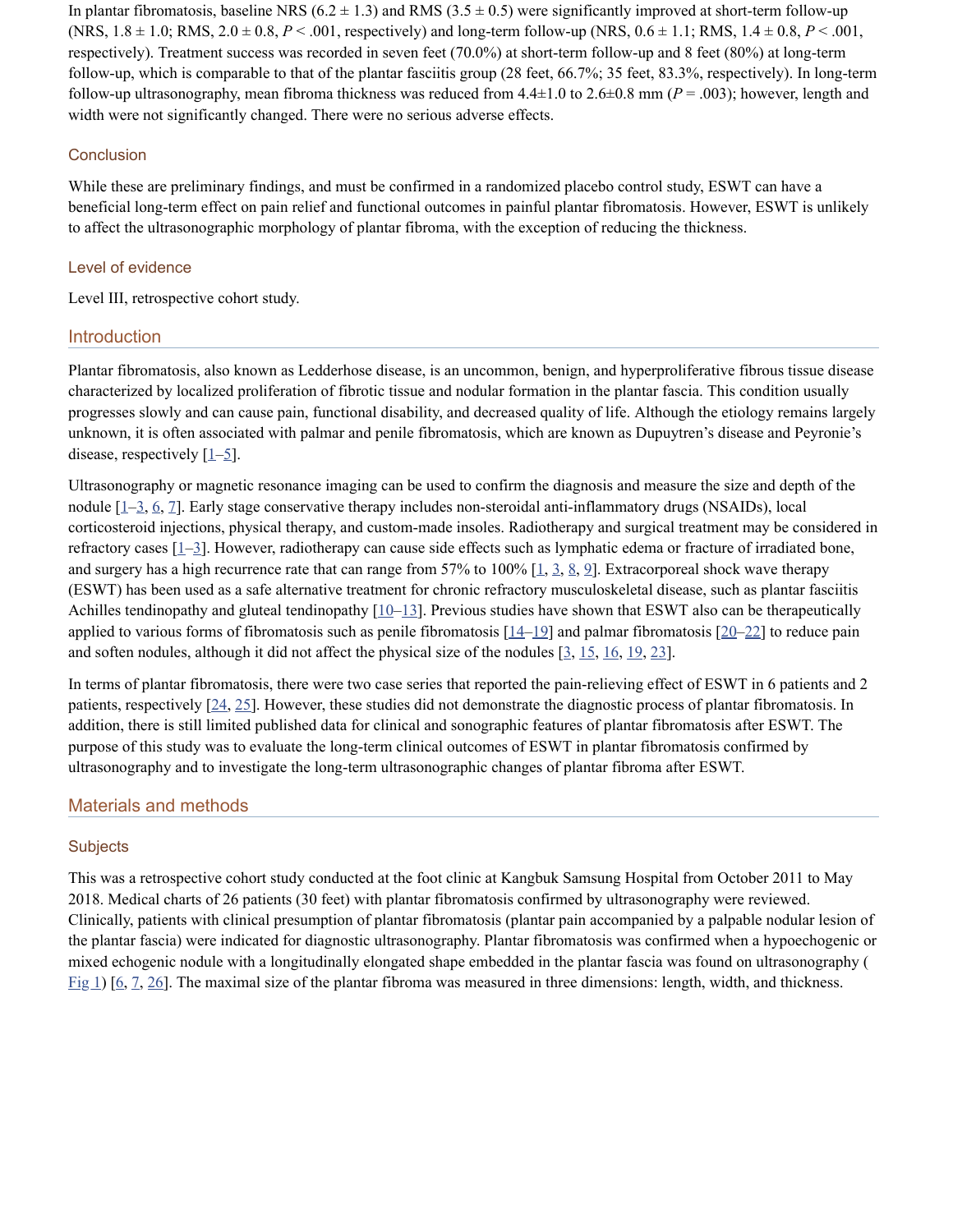

#### $Fig 1$  $Fig 1$

#### **Ultrasonographic diagnosis of plantar fibromatosis and measurement of plantar fibroma.**

(A) Patients with clinical presumption of plantar fibromatosis (plantar pain accompanied by a palpable nodular lesion of the plantar fascia) were indicated for diagnostic ultrasonography (B) longitudinal and (C) transverse 3-12-MHz ultrasonography image of plantar fibromatosis. Plantar fibromatosis was confirmed when a hypoechogenic or mixed echogenic nodule with a longitudinally elongated shape embedded in the plantar fascia was found. The maximal size of the plantar fibroma was measured in three dimensions: length (open arrows), width (white arrows), and thickness (arrowheads).

Finally, a total of 10 feet for plantar fibromatosis underwent ESWT in accordance with the ESWT protocol modified from previous reports [[27–](#page-11-9)[29\]](#page-11-10) [\(Fig](https://www.ncbi.nlm.nih.gov/pmc/articles/PMC7416956/figure/pone.0237447.g002/) 2A). Exclusion criteria were as follows: history of trauma, calcaneal stress fracture, tarsal tunnel syndrome, systemic inflammatory disease, lumbosacral radiculopathy, other neurologic disorders of lower limb, and history of previous steroid injection. Additionally, medical charts of 144 patients (168 feet) with plantar fasciitis confirmed by ultrasonography were reviewed. Clinically, patients with clinical presumption of plantar fasciitis (heel pain with localized tenderness over the medial aspect of the calcaneal tuberosity) were indicated for diagnostic ultrasonography. Plantar fasciitis was confirmed when the plantar fascia was thicker than 4.0 mm on ultrasonography  $[30-33]$  $[30-33]$ . Subsequently, 42 feet with plantar fasciitis who underwent ESWT with the equal protocol to the feet with plantar fibromatosis were included this study for the comparison of clinical features ([Fig](https://www.ncbi.nlm.nih.gov/pmc/articles/PMC7416956/figure/pone.0237447.g002/) 2B). This study was approved by the Institutional Ethics Review Board of Kangbuk Samsung Hospital, and the requirement for informed consent was waived due to retrospective study design. (KBSMC 2019-03- 014) All methods were performed in accordance with the relevant guidelines and regulations. Data were analyzed anonymously.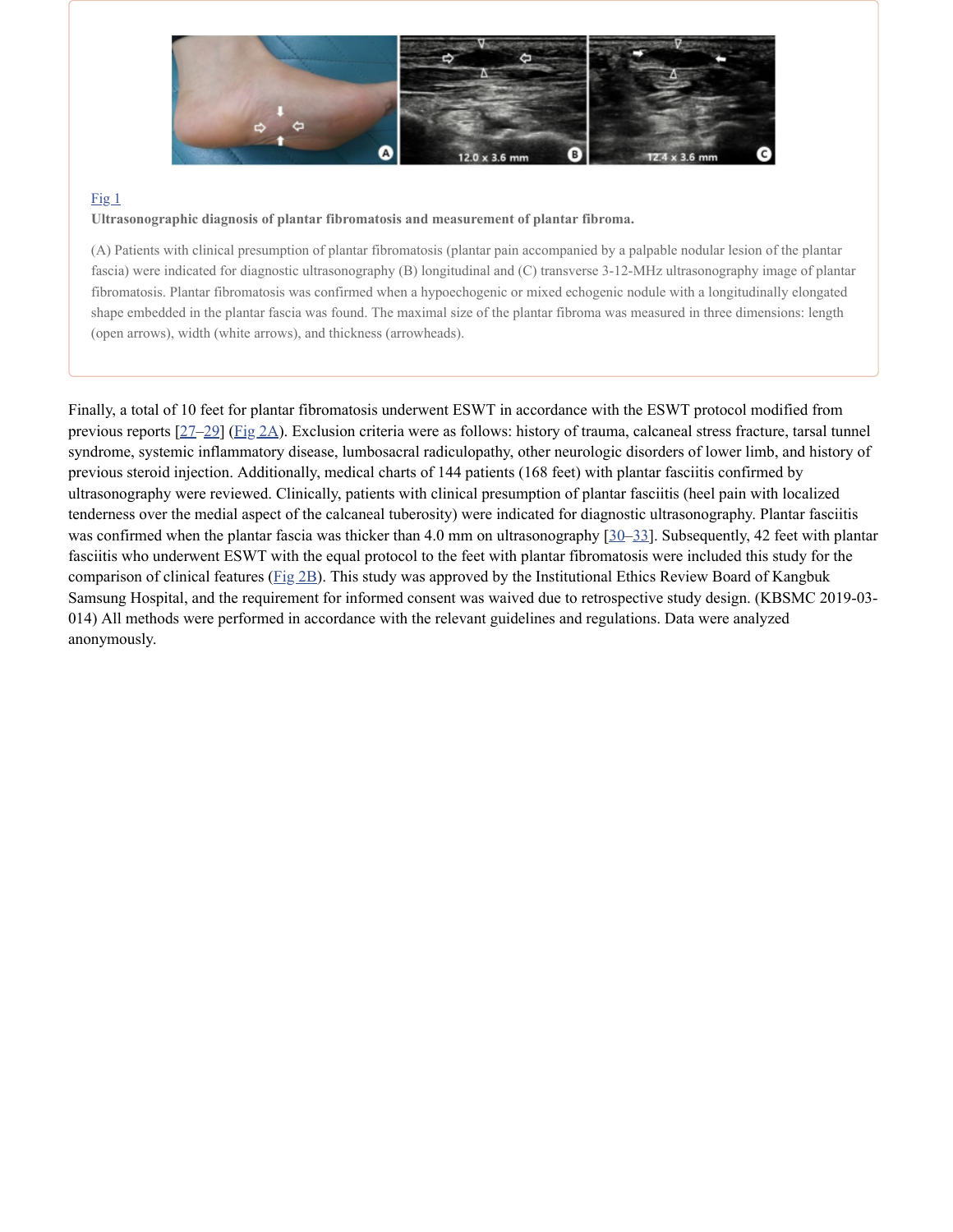## (A) Plantar fibromatosis

## (B) Plantar fasciitis



**Flow chart of the study.**

(A) Enrollment of plantar fibromatosis group. (B) Enrollment of plantar fasciitis group US, ultrasonography; RMS, Role-Maudsley score; ESWT, extracorporeal shock wave therapy.

#### ESWT protocol

ESWT (0.10–0.14 mJ/mm<sup>2</sup> energy density (ED) according to patient' tolerance; 900 shocks, weekly interval) was performed when the Roles-Maudsley Score (RMS) was a "Poor" or "Fair" grade and the pain was reported to persist for more than 6 months despite conservative treatment. A maximum of 12 ESWT sessions was conducted until the RMS reached a "Good" or "Excellent" grade. When patients refused to continue the ESWT due to treatment pain or post-treatment soreness, we regarded it as treatment failure, but completed follow-ups and included the data in the results. ESWT protocol modified from previous reports was used  $[27-29]$  $[27-29]$  $[27-29]$ . The ESWT was applied using Evotron<sup>®</sup> (SwiTech, Kreuzlingen, Switzerland), specifically, the electrohydraulic type. The patients were stationed in the prone position, and a shock wave was applied to the tender area on the plantar fibroma in the plantar fibromatosis group or to the calcaneal insertion area of the plantar fascia in the plantar fasciitis group. All patients were recommended to reduce their activity level and avoid impact activities such as excessive walking or running etc.

#### Outcome measures

The clinical outcomes were evaluated with the Numerical Rating Scale (NRS) for subjective pain and the RMS for functional outcomes. The NRS is an 11-point pain intensity rating scale, where a value of 10 points indicate worst possible pain and 0 point indicates no pain. The RMS is a subjective 4-point assessment of limitations of activity ([Table](https://www.ncbi.nlm.nih.gov/pmc/articles/PMC7416956/table/pone.0237447.t001/) 1).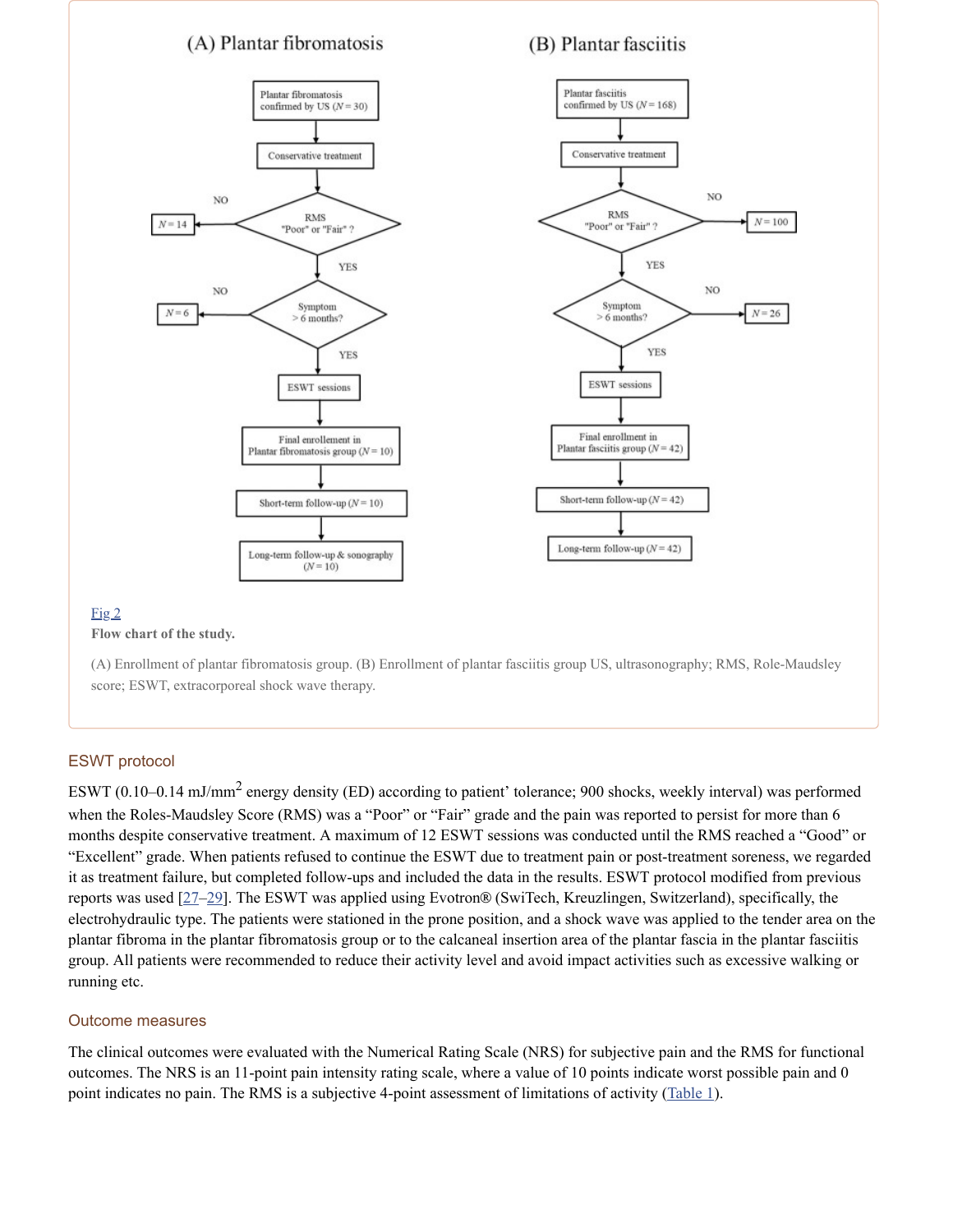#### **Roles and Maudsley score.**

| Grade     | Point         | Interpretation                                    |
|-----------|---------------|---------------------------------------------------|
| Excellent |               | No pain, full movement and activity               |
| Good      | $\mathcal{L}$ | Occasional discomfort, full movement and activity |
| Fair      | 3             | Some discomfort after prolonged activity          |
| Poor      | 4             | Pain-limiting activities                          |

In both plantar fibromatosis and plantar fasciitis groups, the NRS and RMS were assessed before each ESWT session, at shortterm follow-up, and at long-term follow-up. A greater than 50% reduction in the NRS and achievement of a "good" or "excellent" grade in the RMS were regarded as treatment success. Short-term follow-up was accomplished one week after ESWT sessions were completed, and long-term follow-up was performed mean 34.0 months (range 11 to 63 months) after ESWT for the plantar fibromatosis group; and mean 37.7 months (range 9 to 80 months) for the plantar fasciitis group.

In the plantar fibromatosis group, follow-up ultrasonography was conducted at long-term follow-up to investigate morphologic changes of the plantar fibroma after ESWT. The maximal size of the plantar fibroma was evaluated by ultrasonography in three dimensions: length, width, and thickness  $(Fig_1)$  $(Fig_1)$ .

#### Statistical analysis

Repeated measures analysis of variance (ANOVA) and Paired t-test were used to analyze the changes of NRS and RMS. The Student t-test and Fisher's exact test were used for the comparison of demographics between two groups. The morphologic changes of the plantar fibromas were analyzed with the Paired t-test. The Pearson's chi-square test was used to compare the success rate of treatment between the two groups. All statistical analyses were performed with the IBM SPSS Statistics, version 24.0 (Armonk, NY: IBM Corp). A *P* < 0.05 were considered statistically significant.

#### **Results**

The basic characteristics of subjects are shown in [Table](https://www.ncbi.nlm.nih.gov/pmc/articles/PMC7416956/table/pone.0237447.t002/) 2. Repeated measures ANOVA revealed a significant improvement of NRS and RMS over time in plantar fibromatosis group at short-term follow-up ( $P \le 0.001$ ) and at long-term-follow-up ( $P$  $\leq 0.001$ ). In the plantar fibromatosis group, the mean NRS was significantly reduced from 6.2  $\pm$  1.3 (baseline) to 1.8  $\pm$  1.0 (short-term follow-up) and  $0.6 \pm 1.1$  (long-term follow-up). Baseline RMS (3.5  $\pm$  0.5) were significantly improved at shortterm follow-up  $(2.0 \pm 0.8, P < .001)$  and long-term follow-up  $(1.4 \pm 0.8, P < .001)$  [\(Table](https://www.ncbi.nlm.nih.gov/pmc/articles/PMC7416956/table/pone.0237447.t003/) 3). With regard to plantar fasciitis group, baseline NRS  $(5.7 \pm 1.6)$  and RMS  $(3.3 \pm 0.4)$  were significantly improved at short-term follow-up (NRS,  $2.5 \pm 2.1$ ; RMS,  $2.1 \pm 0.8$ ,  $P < .001$ , respectively) and at long-term follow-up (NRS,  $1.1 \pm 2.4$ ; RMS,  $1.6 \pm 0.7$ ,  $P < .001$ , respectively) ( [Table](https://www.ncbi.nlm.nih.gov/pmc/articles/PMC7416956/table/pone.0237447.t004/) 4).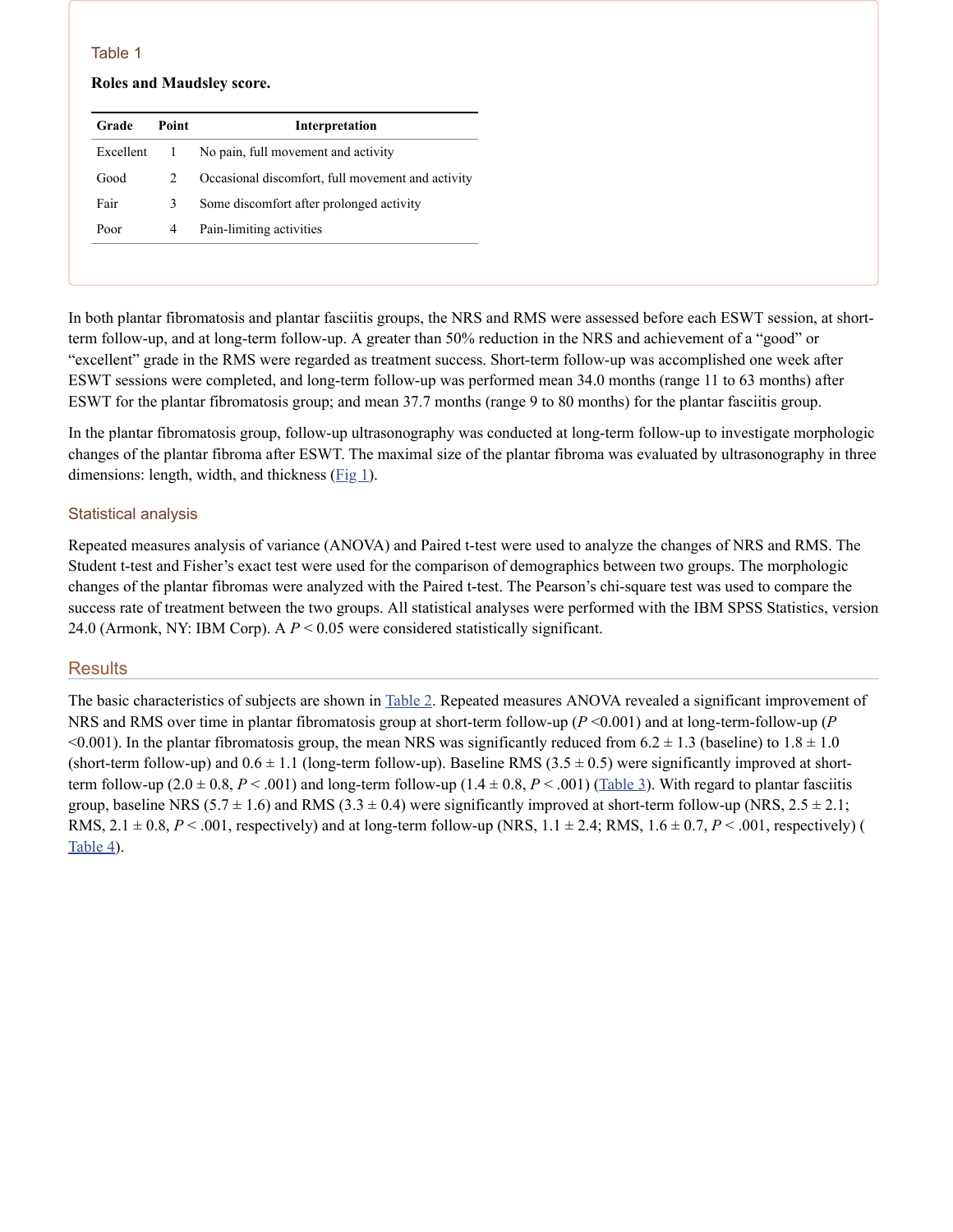## **Demographics and characteristics of subjects.**

| <b>Characteristics</b>                     | Plantar fibromatosis $(N = 10)$ Plantar fasciitis $(N = 42)$ |                         | P value           |
|--------------------------------------------|--------------------------------------------------------------|-------------------------|-------------------|
| Age, year (range)                          | $49.1 \pm 11.3$ (36-75)                                      | $50.6 \pm 10.4$ (33-76) | .691 <sup>a</sup> |
| Gender                                     |                                                              |                         |                   |
| male                                       | 6                                                            | 17                      | $.264^{\rm b}$    |
| female                                     | 4                                                            | 25                      |                   |
| Duration of symptoms, month (range)        | $13.0 \pm 9.7$ (6-36)                                        | $11.3 \pm 5.2$ (6-25)   | .448 <sup>a</sup> |
| Follow-up period, month (range)            | $34.0 \pm 13.4$ (11–63)                                      | $37.7 \pm 19.8$ (9-80)  | .580 <sup>a</sup> |
| Affected site                              |                                                              |                         |                   |
| right                                      | 3                                                            | 19                      | $.381^{b}$        |
| left                                       | $\tau$                                                       | 23                      |                   |
| Baseline NRS (range)                       | $6.2 \pm 1.3$ (4-8)                                          | $5.7 \pm 1.6$ (3-10)    | .447 <sup>a</sup> |
| Baseline RMS (range)                       | $3.5 \pm 0.5$ (3-4)                                          | $3.3 \pm 0.4$ (3-4)     | $.414^{a}$        |
| Total number of ESWT (range)               | $7.8 \pm 2.9$ (5-12)                                         | $6.5 \pm 2.8$ (1-12)    | .228 <sup>a</sup> |
| Maximal size of fibroma on ultrasonography |                                                              |                         |                   |
| length, mm (range)                         | $13.5 \pm 4.6$ (9.2–22.2)                                    |                         |                   |
| width, mm (rane)                           | $10.3 \pm 3.5$ (5.7–16.0)                                    |                         |                   |
| thickness, mm (range)                      | $4.4 \pm 1.0$ (3.3–6.3)                                      |                         |                   |

Abbreviations: NRS, numeric rating scale; RMS, Roles-Maudsley score; ESWT, extracorporeal shock wave therapy.

Student's *t*-test a

b<sub>Fisher's exact test.</sub>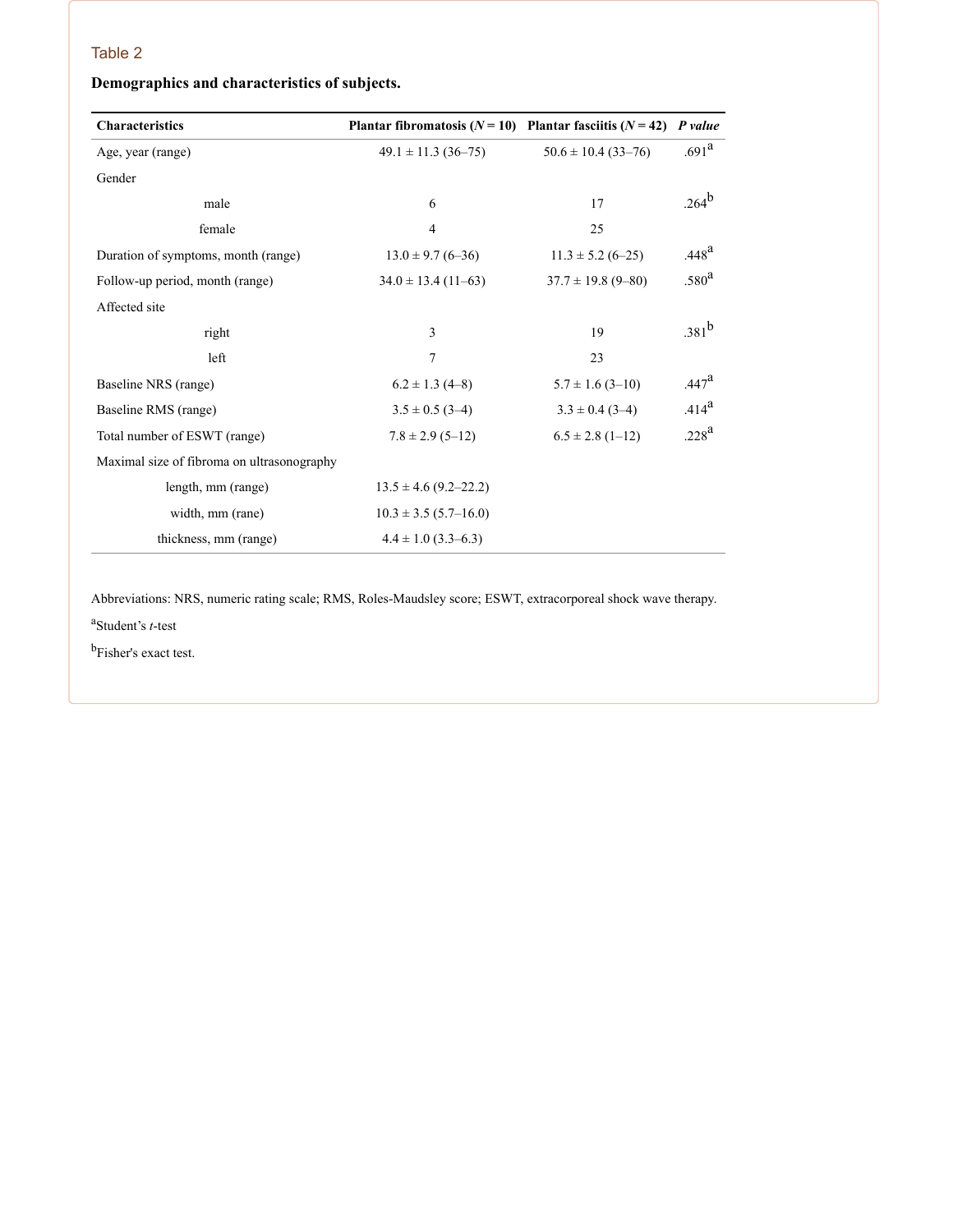| Changes of NRS and RMS after ESWT in plantar fibromatosis group. |  |  |  |
|------------------------------------------------------------------|--|--|--|
|                                                                  |  |  |  |

|                      | Plantar fibromatosis group $(N = 10)$ |                 |  |
|----------------------|---------------------------------------|-----------------|--|
|                      | $Mean \pm SD$ (range)                 | P value         |  |
| <b>NRS</b>           |                                       |                 |  |
| <b>Baseline</b>      | $6.2 \pm 1.3$ (4.0–8.0)               |                 |  |
| Short-term follow-up | $1.8 \pm 1.0$ (0.5–3.5)               | < 0.001         |  |
| Long-term follow-up  | $0.6 \pm 1.1$ (0.0–3.0)               | $**$<br>< 0.001 |  |
| <b>RMS</b>           |                                       |                 |  |
| <b>Baseline</b>      | $3.5 \pm 0.5$ (3.0–4.0)               |                 |  |
| Short-term follow-up | $2.0 \pm 0.8$ (1.0–3.0)               | < 0.001         |  |
| Long-term follow-up  | $1.4 \pm 0.8$ (1.0–3.0)               | $**$<br>< 0.00  |  |

Abbreviations: NRS, numeric rating score; RMS, Roles-Maudsley score; ESWT, extracorporeal shock wave therapy.

\*, between baseline and short-term follow-up by paired *t*-test

\*\*, between baseline and long-term follow-up by repeated measures ANOVA

#### Table 4

#### **Changes of NRS and RMS after ESWT in plantar fasciitis group.**

|                      | Plantar fasciitis group $(N = 42)$ |                  |  |
|----------------------|------------------------------------|------------------|--|
|                      | $Mean \pm SD$ (range)              | P value          |  |
| <b>NRS</b>           |                                    |                  |  |
| <b>Baseline</b>      | $5.7 \pm 1.6$ (3.0–10.0)           |                  |  |
| Short-term follow-up | $2.5 \pm 2.1$ (0.0-8.0)            | < 0.001          |  |
| Long-term follow-up  | $1.1 \pm 2.4$ (0.0–6.0)            | $* *$<br>< 0.001 |  |
| <b>RMS</b>           |                                    |                  |  |
| <b>Baseline</b>      | $3.3 \pm 0.4$ (3.0–4.0)            |                  |  |
| Short-term follow-up | $2.1 \pm 0.8$ (1.0–4.0)            | < 0.001          |  |
| Long-term follow-up  | $1.6 \pm 0.7$ (1.0–3.0)            | $* *$<br>< 0.001 |  |

Abbreviations: NRS, numeric rating score; RMS, Roles-Maudsley score; ESWT, extracorporeal shock wave therapy.

\*, between baseline and short-term follow-up by paired *t*-test

\*\*, between baseline and long-term follow-up by repeated measures ANOVA

The treatment success rate in fibromatosis group were as follows: seven feet (70.0%) at short-term follow-up and 8 feet (80%) at long-term follow-up achieved treatment success. In plantar fasciitis group, short-term success was achieved in 28 feet (66.7%) and long-term success was in 35 feet (83.3%). There were no significant differences in success rate between the two groups in both short-term and long-term follow-ups ([Table](https://www.ncbi.nlm.nih.gov/pmc/articles/PMC7416956/table/pone.0237447.t005/) 5).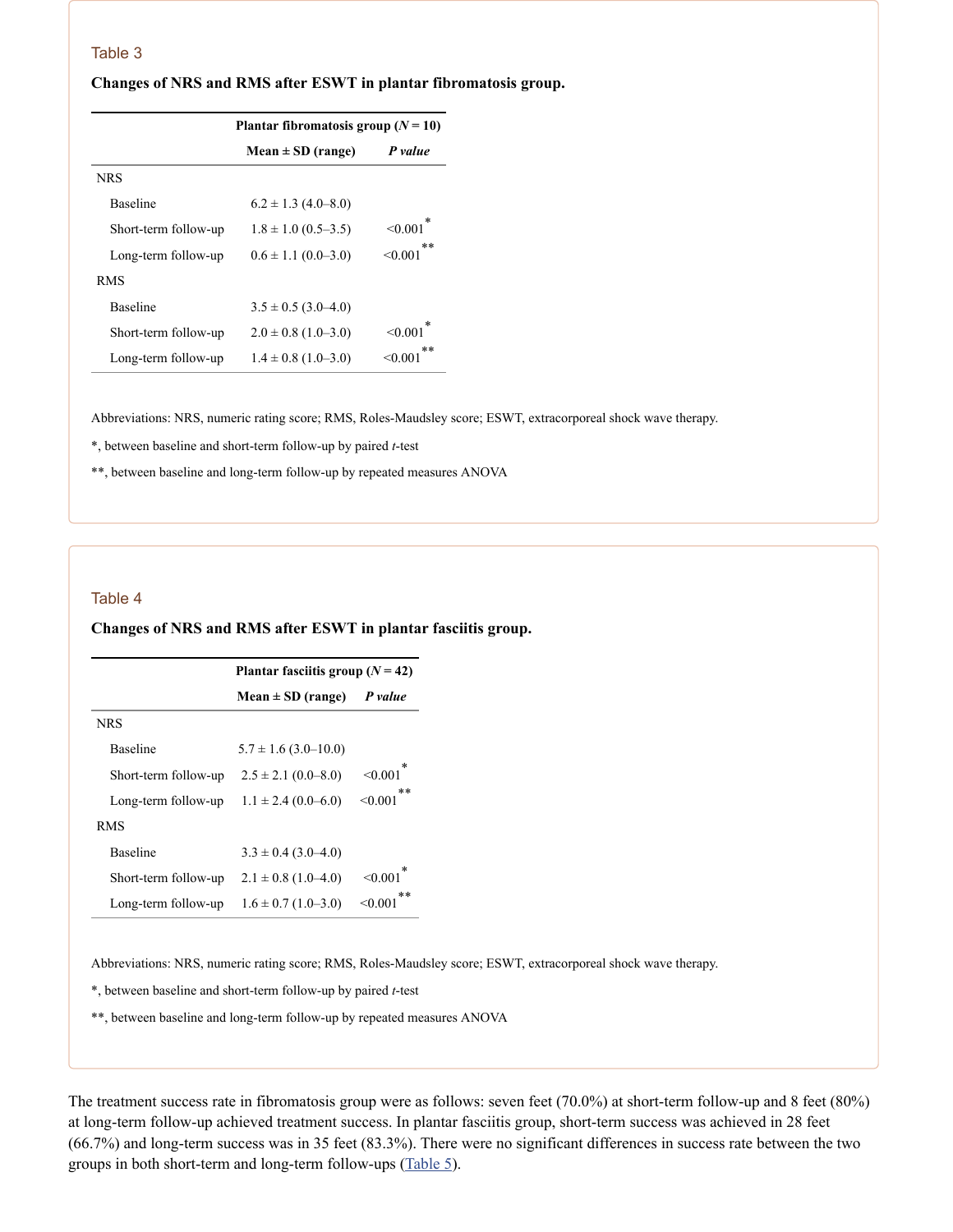#### **Success rate of ESWT.**

|                      | Plantar fibromatosis group $(N=10)$ Plantar fasciitis group $(N=42)$ P value |              |      |
|----------------------|------------------------------------------------------------------------------|--------------|------|
| Short-term follow-up | $7(70.0\%)$                                                                  | 28 (66.7%)   | .840 |
| Long-term follow-up  | $8(80.0\%)$                                                                  | $35(83.3\%)$ | .802 |

Abbreviation: ESWT, extracorporeal shock wave therapy.

\*, between plantar fibromatosis group and plantar fasciitis group by *chi*-square

Follow-up ultrasonography indicated that the mean thickness of fibromas was significantly reduced from baseline  $(4.4\pm1.0$ mm, range 3.3–6.3) to long-term follow-up (2.6±0.8 mm, range 0.4–3.9, *P* = 0.003). However, the mean length and width of fibromas were not significantly changed (length, *P* = 0.207; width, *P* = 0.090). The mean fibroma length was estimated to be 13.5±4.6 mm (range 9.2–22.2) at baseline and 12.3±4.9 mm (range 8.9–24.9) at long-term follow-up. The mean width was 10.3 $\pm$ 3.5 (range 5.7–16.0) at baseline and 9.1 $\pm$ 3.1 mm (range 5.4–15.3) at long-term follow-up ( $\overline{Fig 3}$  $\overline{Fig 3}$  $\overline{Fig 3}$ ). None of the cases experienced complete resolution; however, softening of the fibroma was observed in all cases.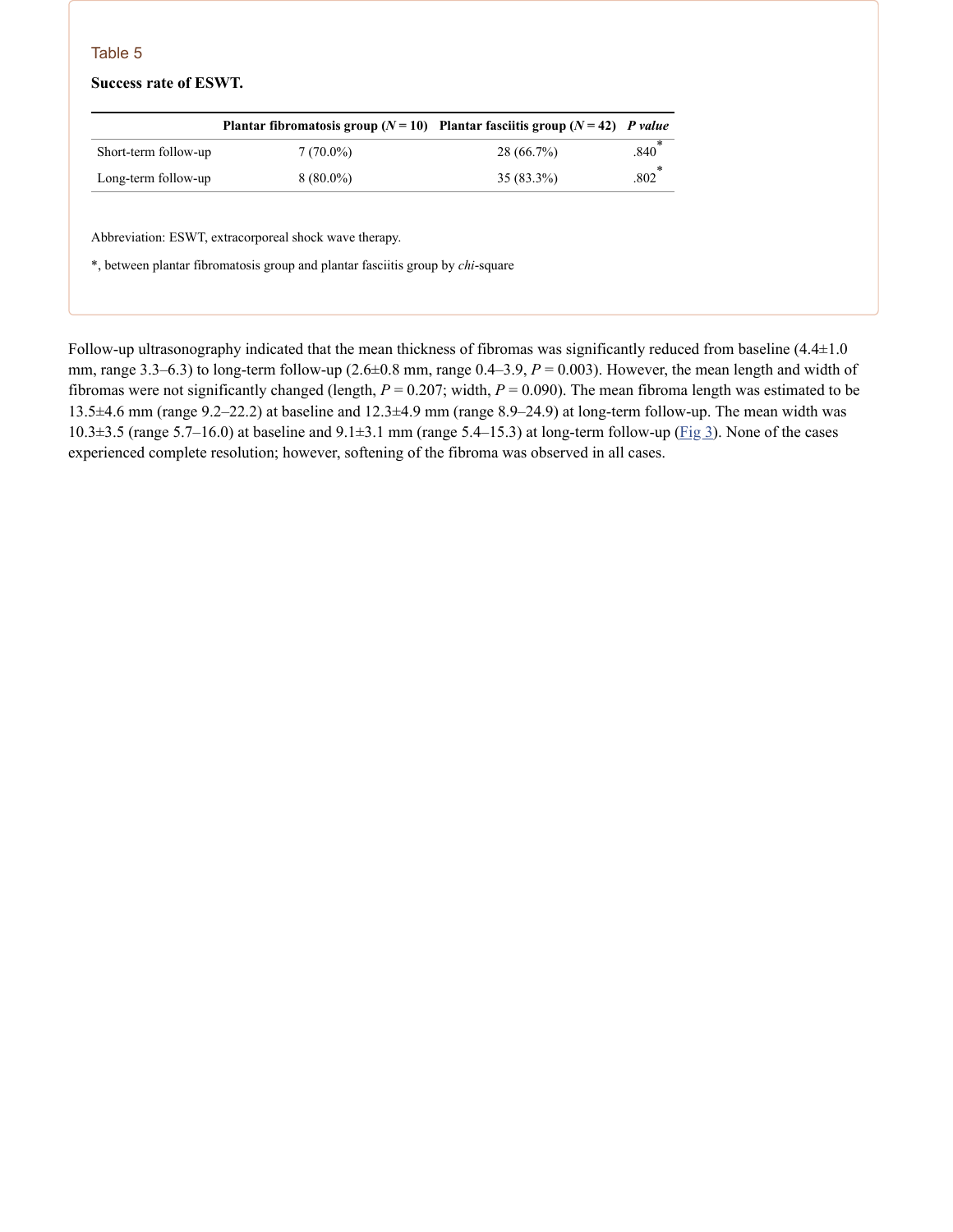

#### [Fig](https://www.ncbi.nlm.nih.gov/pmc/articles/PMC7416956/figure/pone.0237447.g003/) 3

**Changes of plantar fibroma in follow-up ultrasonography after ESWT.**

The mean thickness of fibroma was significantly reduced, while length and width were not significantly changed. ESWT, extra corporeal shock wave therapy.

#### **Discussion**

In this study, subjective pain score and functional score were significantly improved one week after ESWT and at long-term follow-up (mean 34.0 months after ESWT) in plantar fibromatosis group. The results of our study are in accordance with two previous case series [[24,](#page-11-6) [25](#page-11-7)]. Knobloch et al. [\[25\]](#page-11-7) used two sessions of high-energy focused ESWT (1.24 mJ/mm<sup>2</sup> ED, 2000 pulse, weekly) in 6 patients with plantar fibromatosis. The mean visual analogue scale (VAS) was reduced from 6 to 2 one week after the ESWT sessions, and it decreased to 1 at 3 months of follow-up. Frizziero et al. [[24\]](#page-11-6) conducted 4 consecutive ESWT sessions (maximal  $0.20 \text{ mJ/mm}^2$  ED, 1600 shocks, weekly) in 3 feet with plantar fibromatosis. The mean VAS was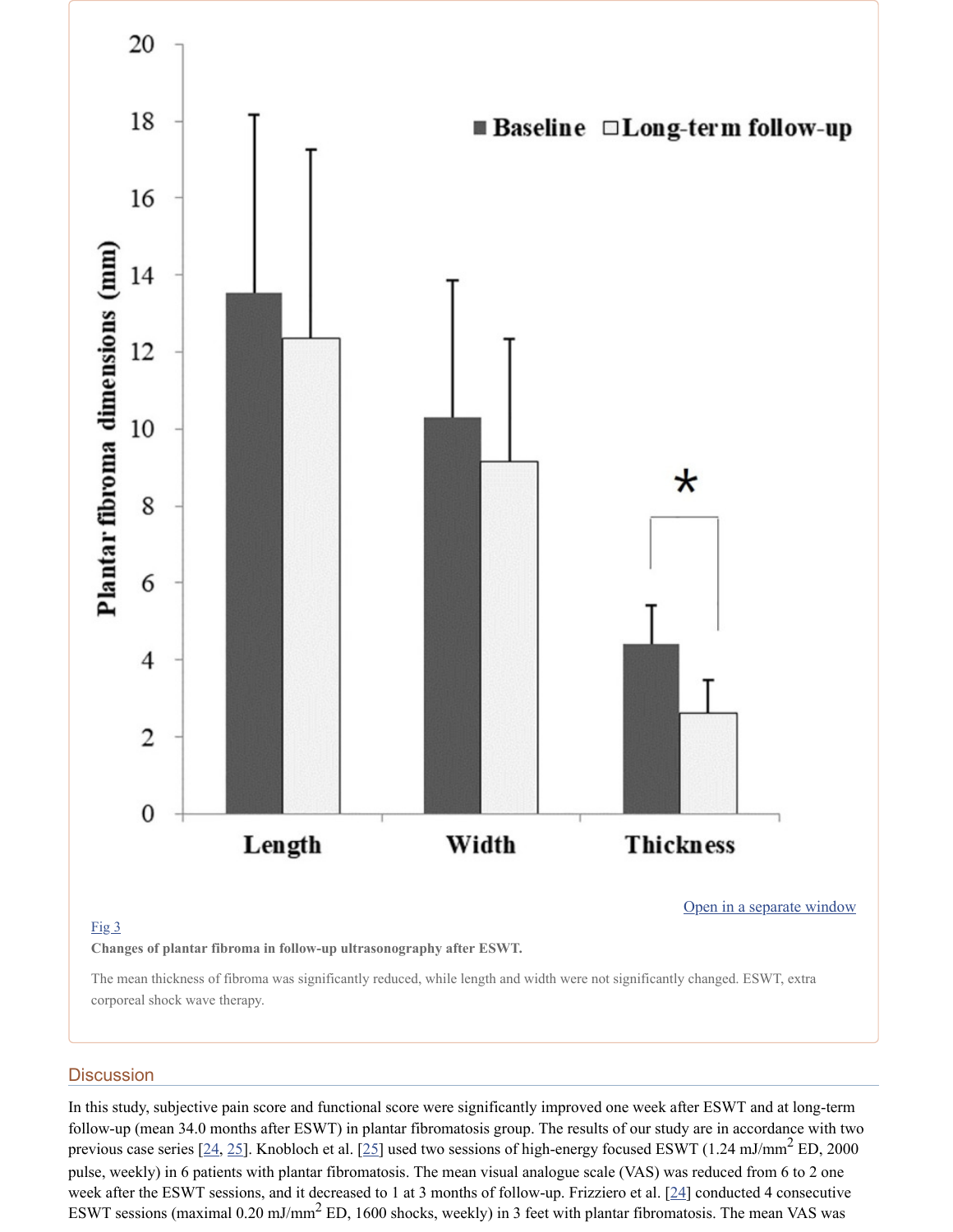reduced from 5.6 to 0.6 at 6 months of follow-up. Foot Function Index Scores were also improved in all 3 feet. Our ESWT parameters were as follows: a maximum of 12 sessions (mean 7.8 $\pm$ 2.9, range 1–12) with 0.10–0.14 mJ/mm<sup>2</sup> ED and 900 shocks on a weekly basis. In our study, the mean NRS was improved from 6.2 at baseline to 1.8 at short term follow-up (one week after ESWT sessions), and it decreased to 0.6 at long-term follow-up (mean 34 months after ESWT sessions). The mean RMS was also improved from 3.5 at baseline to 2.0 at short-term follow-up, and 1.4 at long-term follow-up. In addition, treatment success was achieved in 7 feet (70.0%) at short-term follow-up and 8 feet (80.0%) at long-term follow-up in the plantar fibromatosis group. These results are comparable to those of the plantar fasciitis group, in which 28 feet (66.7%) and 35 feet (83.3%) achieved treatment success at short term and long-term follow-up, respectively. Based on these findings, ESWT can be considered as a valid therapeutic option for pain relief and for functional improvement in chronic painful plantar fibromatosis, although there is variability in the protocol for treatment.

In the literature, ESWT has been shown to be effective for pain relief in penile fibromatosis (Peyronie's disease) and palmar fibromatosis (Dupuytren's disease) which is uncommon, benign, and hyperproliferative fibrous tissue disease. However, there is limited published data for plantar fibromatosis. Although the mechanisms of the analgesic effect of ESWT are unclear, hyperstimulation of nociceptors that alters cell membrane permeability of nociceptors [\[34](#page-12-1)], suppression of neurotransmitter substance P, and increased local pain-inhibiting substances [[35](#page-12-2)] have been suggested in musculoskeletal diseases such as plantar fasciitis, Achilles tendinopathy and gluteal tendinopathy. Additionally, stimulation of nociceptors may also play a role in tendon remodeling, as it may induce release of neuropeptides, resulting in fibroblast stimulation and vasodilation  $[34]$  $[34]$ . In terms of fibromatosis, it is thought that ESWT stimulates biosynthesis of the extracellular matrix by tendon fibroblasts, which could help in counteracting the maturation process of myofibroblasts and lead to reduced tissue contraction  $[24, 36]$  $[24, 36]$  $[24, 36]$  $[24, 36]$ .

There was no significant morphologic change in fibromas on ultrasonography, with the exception of reduced thickness, and there was no case in which the fibroma was completely resolved after ESWT. This result is similar to previous reports on penile fibromatosis, in which ESWT is unlikely to reduce the size of the fibroma  $[14, 15, 23]$  $[14, 15, 23]$  $[14, 15, 23]$  $[14, 15, 23]$  $[14, 15, 23]$  $[14, 15, 23]$  $[14, 15, 23]$ . There are only two reports that ESWT reduced size of penile fibroma and improved penile curvature  $[17, 18]$  $[17, 18]$  $[17, 18]$ . However, given the progressive nature of fibroma, ESWT may have interfered with the growth of the fibroma and could have been advantageous for avoiding the need for radiation or surgery. Thus, such effects could be clinically beneficial, even if the size dose not significantly decrease. Actually, softening of fibroma after ESWT was noted in all 10 cases in this study, which was in accord with the previous reports on plantar fibroma by Frizziero et. al. [\[24\]](#page-11-6) and Knobloch et. al. [[25](#page-11-7)]. Because standardized method has not been established, we also confirmed softening of fibroma by palpation after patient's report as with the previous reports. Further studies using more objective method, such as shear wave elastography, would be needed.

No serious adverse effects were observed after the ESWT session in any of the participants. Post-treatment soreness was seen at the ESWT site in 7 feet (70.0%) in the plantar fibromatosis group and 38 feet (90.5%) in the plantar fasciitis group. However, this symptom subsided spontaneously within mean  $1.0\pm0.9$  days in the plantar fibromatosis group and  $1.6\pm1.3$  days in the plantar fasciitis group with no significant difference between the two groups.

There were several limitations to this study. First, due to the retrospective study design, there was a lack of information; therefore, the concomitant conservative treatment received, such as physical therapy, NSAIDs, stretching and use of custommade insoles may have affected the outcomes. Second, there was no placebo control group. Thus, the effect of the natural progression of this condition and sonographic change without ESWT could not be assessed. Third, only a small number of subjects was included in this study, which could be too small to draw a definite conclusion. The small number of enrolled subjects were inevitable because plantar fibromatosis is not a common disease. However, further study with larger number of subjects would be still needed.

#### **Conclusion**

ESWT can have a beneficial long-term effect on pain relief and functional outcomes in painful plantar fibromatosis, but it is unlikely to affect the ultrasonographic morphology of plantar fibroma, except for reducing the thickness. These are preliminary findings, and must be confirmed in a randomized placebo control study.

#### Supporting information

S1 File

(XLSX)

Click here for [additional](https://www.ncbi.nlm.nih.gov/pmc/articles/PMC7416956/bin/pone.0237447.s001.xlsx) data file.<sup>(20K, xlsx)</sup>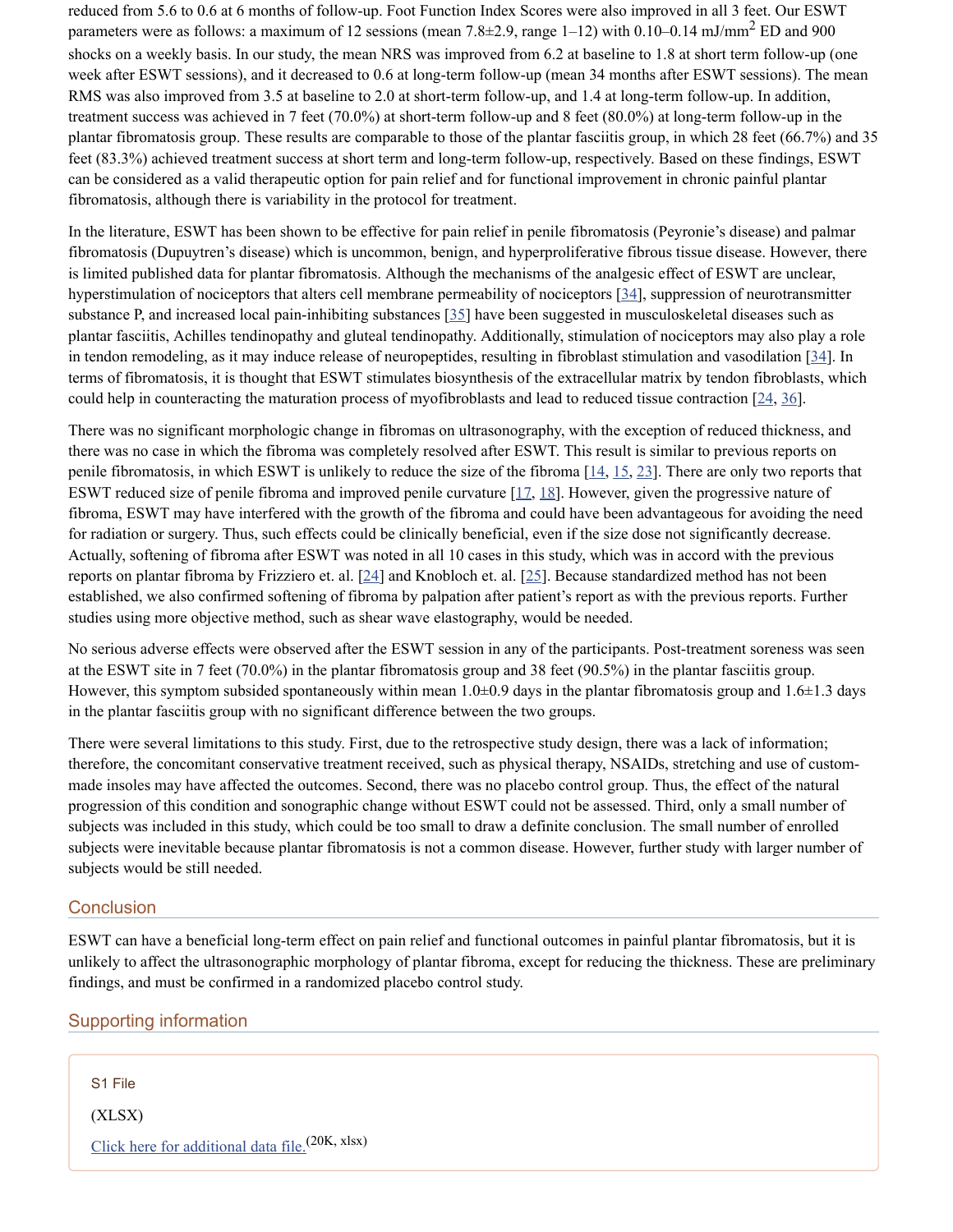S2 File

(XLSX)

Click here for [additional](https://www.ncbi.nlm.nih.gov/pmc/articles/PMC7416956/bin/pone.0237447.s002.xlsx) data file.<sup>(14K, xlsx)</sup>

## Funding Statement

The author(s) received no specific funding for this work.

## Data Availability

All relevant data are within the manuscript and its Supporting Information files.

### **References**

<span id="page-10-0"></span>1. Espert M, Anderson MR, Baumhauer JF. Current Concepts Review: Plantar Fibromatosis. Foot Ankle Int. 2018;39(6):751– 7. 10.1177/1071100718768051 . [[PubMed](https://www.ncbi.nlm.nih.gov/pubmed/29619843)] [[CrossRef\]](https://dx.doi.org/10.1177%2F1071100718768051) [Google [Scholar\]](https://scholar.google.com/scholar_lookup?journal=Foot+Ankle+Int&title=Current+Concepts+Review:+Plantar+Fibromatosis&author=M+Espert&author=MR+Anderson&author=JF+Baumhauer&volume=39&issue=6&publication_year=2018&pages=751-7&pmid=29619843&doi=10.1177/1071100718768051&)

2. Veith NT, Tschernig T, Histing T, Madry H. Plantar fibromatosis—topical review. Foot Ankle Int. 2013;34(12):1742–6. 10.1177/1071100713505535 . [\[PubMed](https://www.ncbi.nlm.nih.gov/pubmed/24043350)] [\[CrossRef\]](https://dx.doi.org/10.1177%2F1071100713505535) [Google [Scholar](https://scholar.google.com/scholar_lookup?journal=Foot+Ankle+Int&title=Plantar+fibromatosis%E2%80%94topical+review&author=NT+Veith&author=T+Tschernig&author=T+Histing&author=H+Madry&volume=34&issue=12&publication_year=2013&pages=1742-6&pmid=24043350&doi=10.1177/1071100713505535&)]

<span id="page-10-2"></span>3. Young JR, Sternbach S, Willinger M, Hutchinson ID, Rosenbaum AJ. The etiology, evaluation, and management of plantar fibromatosis. Orthop Res Rev. 2019;11:1–7. Epub 2019/02/19. 10.2147/ORR.S154289 [PMC free [article](https://www.ncbi.nlm.nih.gov/pmc/articles/PMC6367723/)] [\[PubMed\]](https://www.ncbi.nlm.nih.gov/pubmed/30774465) [\[CrossRef](https://dx.doi.org/10.2147%2FORR.S154289)] [Google [Scholar](https://scholar.google.com/scholar_lookup?journal=Orthop+Res+Rev&title=The+etiology,+evaluation,+and+management+of+plantar+fibromatosis&author=JR+Young&author=S+Sternbach&author=M+Willinger&author=ID+Hutchinson&author=AJ+Rosenbaum&volume=11&publication_year=2019&pages=1-7&pmid=30774465&doi=10.2147/ORR.S154289&)]

4. Fausto de Souza D, Micaelo L, Cuzzi T, Ramos ESM. Ledderhose disease: an unusual presentation. The Journal of clinical and aesthetic dermatology. 2010;3(9):45–7. Epub 2010/09/30. [PMC free [article](https://www.ncbi.nlm.nih.gov/pmc/articles/PMC2945849/)] [[PubMed](https://www.ncbi.nlm.nih.gov/pubmed/20877526)] [Google [Scholar](https://scholar.google.com/scholar_lookup?journal=The+Journal+of+clinical+and+aesthetic+dermatology&title=Ledderhose+disease:+an+unusual+presentation&author=D+Fausto+de+Souza&author=L+Micaelo&author=T+Cuzzi&author=ESM+Ramos&volume=3&issue=9&publication_year=2010&pages=45-7&pmid=20877526&)]

<span id="page-10-1"></span>5. Gudmundsson KG, Jonsson T, Arngrimsson R. Association of Morbus Ledderhose with Dupuytren's contracture. Foot Ankle Int. 2013;34(6):841–5. Epub 2013/02/07. 10.1177/1071100713475352 . [\[PubMed\]](https://www.ncbi.nlm.nih.gov/pubmed/23386754) [\[CrossRef](https://dx.doi.org/10.1177%2F1071100713475352)] [Google [Scholar](https://scholar.google.com/scholar_lookup?journal=Foot+Ankle+Int&title=Association+of+Morbus+Ledderhose+with+Dupuytren%27s+contracture.&author=KG+Gudmundsson&author=T+Jonsson&author=R+Arngrimsson&volume=34&issue=6&publication_year=2013&pages=841-5&pmid=23386754&doi=10.1177/1071100713475352&)]

<span id="page-10-3"></span>6. Cohen BE, Murthy NS, McKenzie GA. Ultrasonography of Plantar Fibromatosis: Updated Case Series, Review of the Literature, and a Novel Descriptive Appearance Termed the "Comb Sign". J Ultrasound Med. 2018;37(11):2725–31. 10.1002/jum.14615 . [[PubMed\]](https://www.ncbi.nlm.nih.gov/pubmed/29603334) [\[CrossRef\]](https://dx.doi.org/10.1002%2Fjum.14615) [Google [Scholar](https://scholar.google.com/scholar_lookup?journal=J+Ultrasound+Med&title=Ultrasonography+of+Plantar+Fibromatosis:+Updated+Case+Series,+Review+of+the+Literature,+and+a+Novel+Descriptive+Appearance+Termed+the+%22Comb+Sign%22&author=BE+Cohen&author=NS+Murthy&author=GA+McKenzie&volume=37&issue=11&publication_year=2018&pages=2725-31&pmid=29603334&doi=10.1002/jum.14615&)]

<span id="page-10-4"></span>7. Jaeki A, Chul K, Yongbum P. Sonographic Appearance and Variations of Plantar Fibromatosis in the Korean. Ann Rehabil Med. 2010;34(5):565–9. [Google [Scholar\]](https://scholar.google.com/scholar_lookup?journal=Ann+Rehabil+Med&title=Sonographic+Appearance+and+Variations+of+Plantar+Fibromatosis+in+the+Korean&author=A+Jaeki&author=K+Chul&author=P+Yongbum&volume=34&issue=5&publication_year=2010&pages=565-9&)

<span id="page-10-5"></span>8. van der Veer WM, Hamburg SM, de Gast A, Niessen FB. Recurrence of plantar fibromatosis after plantar fasciectomy: single-center long-term results. Plast Reconstr Surg. 2008;122(2):486–91. Epub 2008/07/16. 10.1097/PRS.0b013e31817d61ab . [\[PubMed\]](https://www.ncbi.nlm.nih.gov/pubmed/18626366) [\[CrossRef](https://dx.doi.org/10.1097%2FPRS.0b013e31817d61ab)] [Google [Scholar](https://scholar.google.com/scholar_lookup?journal=Plast+Reconstr+Surg&title=Recurrence+of+plantar+fibromatosis+after+plantar+fasciectomy:+single-center+long-term+results&author=WM+van+der+Veer&author=SM+Hamburg&author=A+de+Gast&author=FB+Niessen&volume=122&issue=2&publication_year=2008&pages=486-91&pmid=18626366&doi=10.1097/PRS.0b013e31817d61ab&)]

<span id="page-10-6"></span>9. de Bree E, Zoetmulder FA, Keus RB, Peterse HL, van Coevorden F. Incidence and treatment of recurrent plantar fibromatosis by surgery and postoperative radiotherapy. Am J Surg. 2004;187(1):33–8. Epub 2004/01/07. 10.1016/j.amjsurg.2002.11.002 . [\[PubMed\]](https://www.ncbi.nlm.nih.gov/pubmed/14706583) [[CrossRef\]](https://dx.doi.org/10.1016%2Fj.amjsurg.2002.11.002) [Google [Scholar\]](https://scholar.google.com/scholar_lookup?journal=Am+J+Surg&title=Incidence+and+treatment+of+recurrent+plantar+fibromatosis+by+surgery+and+postoperative+radiotherapy&author=E+de+Bree&author=FA+Zoetmulder&author=RB+Keus&author=HL+Peterse&author=F+van+Coevorden&volume=187&issue=1&publication_year=2004&pages=33-8&pmid=14706583&doi=10.1016/j.amjsurg.2002.11.002&)

<span id="page-10-7"></span>10. Aqil A, Siddiqui MR, Solan M, Redfern DJ, Gulati V, Cobb JP. Extracorporeal shock wave therapy is effective in treating chronic plantar fasciitis: a meta-analysis of RCTs. Clinical orthopaedics and related research. 2013;471(11):3645–52. Epub 2013/07/03. 10.1007/s11999-013-3132-2 [PMC free [article](https://www.ncbi.nlm.nih.gov/pmc/articles/PMC3792262/)] [[PubMed](https://www.ncbi.nlm.nih.gov/pubmed/23813184)] [[CrossRef](https://dx.doi.org/10.1007%2Fs11999-013-3132-2)] [Google [Scholar](https://scholar.google.com/scholar_lookup?journal=Clinical+orthopaedics+and+related+research&title=Extracorporeal+shock+wave+therapy+is+effective+in+treating+chronic+plantar+fasciitis:+a+meta-analysis+of+RCTs&author=A+Aqil&author=MR+Siddiqui&author=M+Solan&author=DJ+Redfern&author=V+Gulati&volume=471&issue=11&publication_year=2013&pages=3645-52&pmid=23813184&doi=10.1007/s11999-013-3132-2&)]

11. Lou J, Wang S, Liu S, Xing G. Effectiveness of Extracorporeal Shock Wave Therapy Without Local Anesthesia in Patients With Recalcitrant Plantar Fasciitis: A Meta-Analysis of Randomized Controlled Trials. American journal of physical medicine & rehabilitation. 2017;96(8):529–34. Epub 2016/12/16. 10.1097/phm.0000000000000666 . [[PubMed\]](https://www.ncbi.nlm.nih.gov/pubmed/27977431) [\[CrossRef](https://dx.doi.org/10.1097%2Fphm.0000000000000666)] [Google [Scholar\]](https://scholar.google.com/scholar_lookup?journal=American+journal+of+physical+medicine+&+rehabilitation&title=Effectiveness+of+Extracorporeal+Shock+Wave+Therapy+Without+Local+Anesthesia+in+Patients+With+Recalcitrant+Plantar+Fasciitis:+A+Meta-Analysis+of+Randomized+Controlled+Trials&author=J+Lou&author=S+Wang&author=S+Liu&author=G+Xing&volume=96&issue=8&publication_year=2017&pages=529-34&pmid=27977431&doi=10.1097/phm.0000000000000666&)

12. Schmitz C, Császár NBM, Rompe J-D, Chaves H, Furia JP. Treatment of chronic plantar fasciopathy with extracorporeal shock waves (review). Journal of orthopaedic surgery and research. 2013;8:31–. 10.1186/1749-799X-8-31 . [PMC free [article\]](https://www.ncbi.nlm.nih.gov/pmc/articles/PMC3844425/) [\[PubMed\]](https://www.ncbi.nlm.nih.gov/pubmed/24004715) [\[CrossRef](https://dx.doi.org/10.1186%2F1749-799X-8-31)] [Google [Scholar](https://scholar.google.com/scholar_lookup?journal=Journal+of+orthopaedic+surgery+and+research&title=Treatment+of+chronic+plantar+fasciopathy+with+extracorporeal+shock+waves+(review)&author=C+Schmitz&author=NBM+Cs%C3%A1sz%C3%A1r&author=J-D+Rompe&author=H+Chaves&author=JP+Furia&volume=8&publication_year=2013&pages=31&pmid=24004715&doi=10.1186/1749-799X-8-31&)]

<span id="page-10-8"></span>13. Wang C-J. Extracorporeal shockwave therapy in musculoskeletal disorders. Journal of orthopaedic surgery and research. 2012;7:11–. 10.1186/1749-799X-7-11 . [PMC free [article\]](https://www.ncbi.nlm.nih.gov/pmc/articles/PMC3342893/) [\[PubMed](https://www.ncbi.nlm.nih.gov/pubmed/22433113)] [[CrossRef\]](https://dx.doi.org/10.1186%2F1749-799X-7-11) [Google [Scholar\]](https://scholar.google.com/scholar_lookup?journal=Journal+of+orthopaedic+surgery+and+research&title=Extracorporeal+shockwave+therapy+in+musculoskeletal+disorders&author=C-J+Wang&volume=7&publication_year=2012&pages=11&pmid=22433113&doi=10.1186/1749-799X-7-11&)

<span id="page-10-9"></span>14. Capogrosso P, Frey A, Jensen CFS, Rastrelli G, Russo GI, Torremade J, et al. Low-Intensity Shock Wave Therapy in Sexual Medicine-Clinical Recommendations from the European Society of Sexual Medicine (ESSM). The journal of sexual medicine. 2019. Epub 2019/08/27. 10.1016/j.jsxm.2019.07.016 . [\[PubMed](https://www.ncbi.nlm.nih.gov/pubmed/31447380)] [[CrossRef\]](https://dx.doi.org/10.1016%2Fj.jsxm.2019.07.016) [Google [Scholar\]](https://scholar.google.com/scholar_lookup?journal=The+journal+of+sexual+medicine&title=Low-Intensity+Shock+Wave+Therapy+in+Sexual+Medicine-Clinical+Recommendations+from+the+European+Society+of+Sexual+Medicine+(ESSM)&author=P+Capogrosso&author=A+Frey&author=CFS+Jensen&author=G+Rastrelli&author=GI+Russo&publication_year=2019&pmid=31447380&doi=10.1016/j.jsxm.2019.07.016&)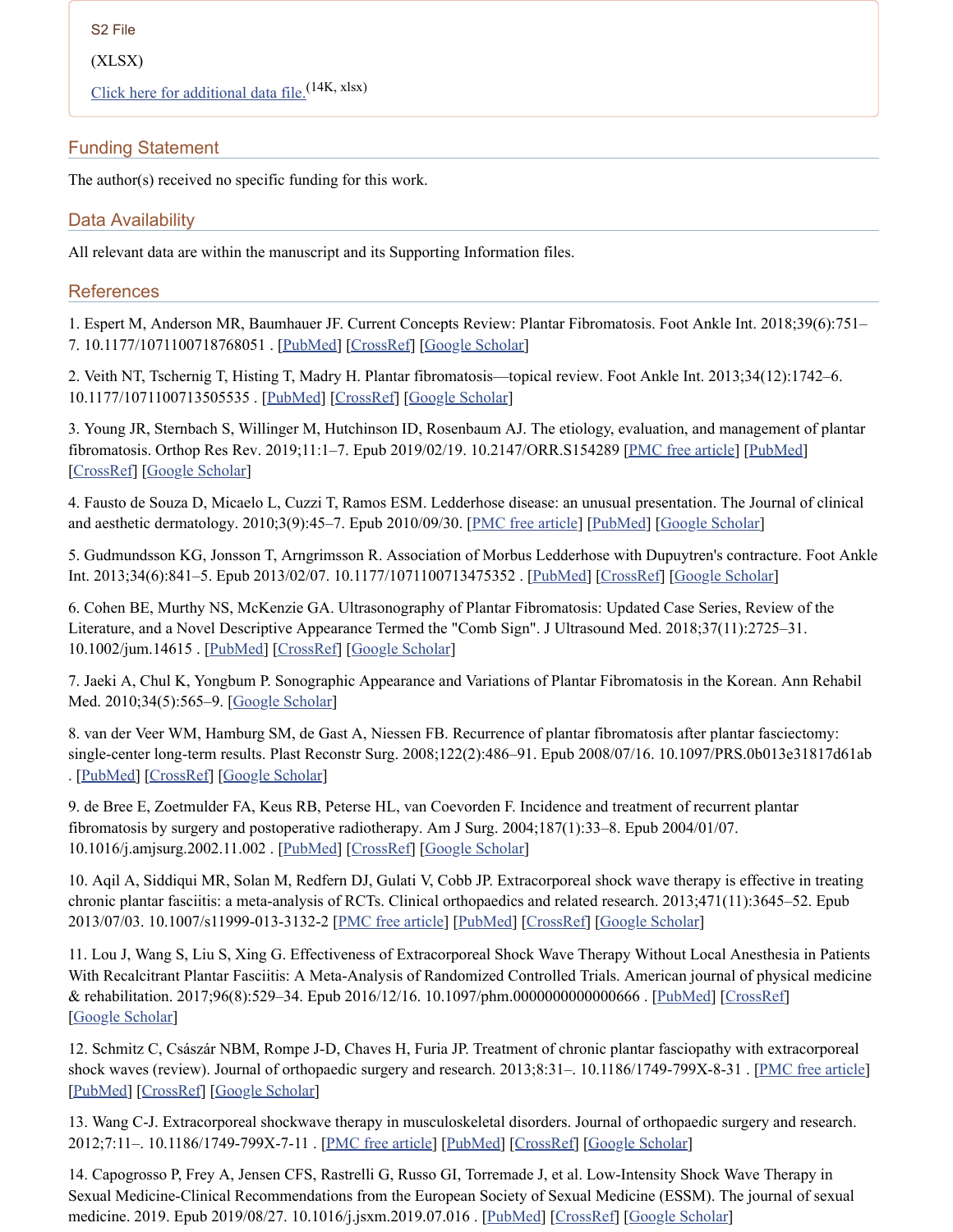<span id="page-11-3"></span>15. Fojecki GL, Tiessen S, Osther PJ. Extracorporeal shock wave therapy (ESWT) in urology: a systematic review of outcome in Peyronie's disease, erectile dysfunction and chronic pelvic pain. World journal of urology. 2017;35(1):1–9. Epub 2016/04/25. 10.1007/s00345-016-1834-2 . [\[PubMed\]](https://www.ncbi.nlm.nih.gov/pubmed/27108421) [\[CrossRef\]](https://dx.doi.org/10.1007%2Fs00345-016-1834-2) [Google [Scholar](https://scholar.google.com/scholar_lookup?journal=World+journal+of+urology&title=Extracorporeal+shock+wave+therapy+(ESWT)+in+urology:+a+systematic+review+of+outcome+in+Peyronie%27s+disease,+erectile+dysfunction+and+chronic+pelvic+pain&author=GL+Fojecki&author=S+Tiessen&author=PJ+Osther&volume=35&issue=1&publication_year=2017&pages=1-9&pmid=27108421&doi=10.1007/s00345-016-1834-2&)]

<span id="page-11-4"></span>16. Hatzichristodoulou G, Meisner C, Gschwend JE, Stenzl A, Lahme S. Extracorporeal shock wave therapy in Peyronie's disease: results of a placebo-controlled, prospective, randomized, single-blind study. The journal of sexual medicine. 2013;10(11):2815–21. Epub 2013/08/01. 10.1111/jsm.12275 . [[PubMed](https://www.ncbi.nlm.nih.gov/pubmed/23898925)] [[CrossRef\]](https://dx.doi.org/10.1111%2Fjsm.12275) [Google [Scholar](https://scholar.google.com/scholar_lookup?journal=The+journal+of+sexual+medicine&title=Extracorporeal+shock+wave+therapy+in+Peyronie%27s+disease:+results+of+a+placebo-controlled,+prospective,+randomized,+single-blind+study&author=G+Hatzichristodoulou&author=C+Meisner&author=JE+Gschwend&author=A+Stenzl&author=S+Lahme&volume=10&issue=11&publication_year=2013&pages=2815-21&pmid=23898925&doi=10.1111/jsm.12275&)]

<span id="page-11-12"></span>17. Husain J, Lynn NN, Jones DK, Collins GN, O'Reilly PH. Extracorporeal shock wave therapy in the management of Peyronie's disease: initial experience. BJU international. 2000;86(4):466–8. Epub 2000/09/06. 10.1046/j.1464- 410x.2000.00827.x . [[PubMed](https://www.ncbi.nlm.nih.gov/pubmed/10971273)] [[CrossRef](https://dx.doi.org/10.1046%2Fj.1464-410x.2000.00827.x)] [Google [Scholar\]](https://scholar.google.com/scholar_lookup?journal=BJU+international&title=Extracorporeal+shock+wave+therapy+in+the+management+of+Peyronie%27s+disease:+initial+experience&author=J+Husain&author=NN+Lynn&author=DK+Jones&author=GN+Collins&author=PH+O%27Reilly&volume=86&issue=4&publication_year=2000&pages=466-8&pmid=10971273&doi=10.1046/j.1464-410x.2000.00827.x&)

<span id="page-11-13"></span>18. Lebret T, Loison G, Herve JM, Mc Eleny KR, Lugagne PM, Yonneau L, et al. Extracorporeal shock wave therapy in the treatment of Peyronie's disease: experience with standard lithotriptor (siemens-multiline). Urology. 2002;59(5):657–61. Epub 2002/05/07. 10.1016/s0090-4295(02)01527-3 . [[PubMed](https://www.ncbi.nlm.nih.gov/pubmed/11992835)] [[CrossRef](https://dx.doi.org/10.1016%2Fs0090-4295(02)01527-3)] [Google [Scholar\]](https://scholar.google.com/scholar_lookup?journal=Urology&title=Extracorporeal+shock+wave+therapy+in+the+treatment+of+Peyronie%27s+disease:+experience+with+standard+lithotriptor+(siemens-multiline)&author=T+Lebret&author=G+Loison&author=JM+Herve&author=KR+Mc+Eleny&author=PM+Lugagne&volume=59&issue=5&publication_year=2002&pages=657-61&pmid=11992835&doi=10.1016/s0090-4295(02)01527-3&)

<span id="page-11-0"></span>19. Palmieri A, Imbimbo C, Longo N, Fusco F, Verze P, Mangiapia F, et al. A first prospective, randomized, double-blind, placebo-controlled clinical trial evaluating extracorporeal shock wave therapy for the treatment of Peyronie's disease. European urology. 2009;56(2):363-9. Epub 2009/05/29. 10.1016/j.eururo.2009.05.012 . [\[PubMed\]](https://www.ncbi.nlm.nih.gov/pubmed/19473751) [\[CrossRef](https://dx.doi.org/10.1016%2Fj.eururo.2009.05.012)] [Google [Scholar](https://scholar.google.com/scholar_lookup?journal=European+urology&title=A+first+prospective,+randomized,+double-blind,+placebo-controlled+clinical+trial+evaluating+extracorporeal+shock+wave+therapy+for+the+treatment+of+Peyronie%27s+disease&author=A+Palmieri&author=C+Imbimbo&author=N+Longo&author=F+Fusco&author=P+Verze&volume=56&issue=2&publication_year=2009&pages=363-9&pmid=19473751&doi=10.1016/j.eururo.2009.05.012&)]

<span id="page-11-1"></span>20. Abdulsalam AJ, Shehab D, Elhady AA, Abraham M. High-energy focused extracorporeal shockwave therapy relieved pain in Dupuytren's disease: a series of seven hands. European journal of physical and rehabilitation medicine. 2019;55(6):862–4. Epub 2018/10/30. 10.23736/S1973-9087.18.05498-9 . [[PubMed](https://www.ncbi.nlm.nih.gov/pubmed/30370754)] [\[CrossRef\]](https://dx.doi.org/10.23736%2FS1973-9087.18.05498-9) [Google [Scholar](https://scholar.google.com/scholar_lookup?journal=European+journal+of+physical+and+rehabilitation+medicine&title=High-energy+focused+extracorporeal+shockwave+therapy+relieved+pain+in+Dupuytren%27s+disease:+a+series+of+seven+hands&author=AJ+Abdulsalam&author=D+Shehab&author=AA+Elhady&author=M+Abraham&volume=55&issue=6&publication_year=2019&pages=862-4&pmid=30370754&doi=10.23736/S1973-9087.18.05498-9&)]

21. Knobloch K, Kuehn M, Vogt PM. Focused extracorporeal shockwave therapy in Dupuytren's disease—a hypothesis. Medical hypotheses. 2011;76(5):635–7. Epub 2011/02/01. 10.1016/j.mehy.2011.01.018 . [\[PubMed\]](https://www.ncbi.nlm.nih.gov/pubmed/21277691) [\[CrossRef](https://dx.doi.org/10.1016%2Fj.mehy.2011.01.018)] [Google [Scholar\]](https://scholar.google.com/scholar_lookup?journal=Medical+hypotheses&title=Focused+extracorporeal+shockwave+therapy+in+Dupuytren%27s+disease%E2%80%94a+hypothesis&author=K+Knobloch&author=M+Kuehn&author=PM+Vogt&volume=76&issue=5&publication_year=2011&pages=635-7&pmid=21277691&doi=10.1016/j.mehy.2011.01.018&)

<span id="page-11-2"></span>22. Notarnicola A, Maccagnano G, Rifino F, Pesce V, Gallone MF, Covelli I, et al. Short-term effect of shockwave therapy, temperature controlled high energy adjustable multi-mode emission laser or stretching in Dupuytren's disease: a prospective randomized clinical trial. Journal of biological regulators and homeostatic agents. 2017;31(3):775–84. Epub 2017/09/30. . [\[PubMed\]](https://www.ncbi.nlm.nih.gov/pubmed/28958137) [Google [Scholar\]](https://scholar.google.com/scholar_lookup?journal=Journal+of+biological+regulators+and+homeostatic+agents&title=Short-term+effect+of+shockwave+therapy,+temperature+controlled+high+energy+adjustable+multi-mode+emission+laser+or+stretching+in+Dupuytren%27s+disease:+a+prospective+randomized+clinical+trial&author=A+Notarnicola&author=G+Maccagnano&author=F+Rifino&author=V+Pesce&author=MF+Gallone&volume=31&issue=3&publication_year=2017&pages=775-84&pmid=28958137&)

<span id="page-11-5"></span>23. Hatzimouratidis K, Eardley I, Giuliano F, Hatzichristou D, Moncada I, Salonia A, et al. EAU guidelines on penile curvature. European urology. 2012;62(3):543–52. Epub 2012/06/05. 10.1016/j.eururo.2012.05.040 . [[PubMed](https://www.ncbi.nlm.nih.gov/pubmed/22658761)] [[CrossRef](https://dx.doi.org/10.1016%2Fj.eururo.2012.05.040)] [Google [Scholar\]](https://scholar.google.com/scholar_lookup?journal=European+urology&title=EAU+guidelines+on+penile+curvature&author=K+Hatzimouratidis&author=I+Eardley&author=F+Giuliano&author=D+Hatzichristou&author=I+Moncada&volume=62&issue=3&publication_year=2012&pages=543-52&pmid=22658761&doi=10.1016/j.eururo.2012.05.040&)

<span id="page-11-6"></span>24. Frizziero A, Barazzuol M, Vittadini F, Bellon G, Masiero S, Meneghini A. Plantar Fascial Fibromatosis: Two Cases Treated With Low-Energy Focused Shock Waves. Journal of clinical rheumatology: practical reports on rheumatic & musculoskeletal diseases. 2017;23(1):63–5. Epub 2016/12/22. 10.1097/rhu.0000000000000462 . [\[PubMed\]](https://www.ncbi.nlm.nih.gov/pubmed/28002162) [\[CrossRef](https://dx.doi.org/10.1097%2Frhu.0000000000000462)] [Google [Scholar](https://scholar.google.com/scholar_lookup?journal=Journal+of+clinical+rheumatology:+practical+reports+on+rheumatic+&+musculoskeletal+diseases&title=Plantar+Fascial+Fibromatosis:+Two+Cases+Treated+With+Low-Energy+Focused+Shock+Waves&author=A+Frizziero&author=M+Barazzuol&author=F+Vittadini&author=G+Bellon&author=S+Masiero&volume=23&issue=1&publication_year=2017&pages=63-5&pmid=28002162&doi=10.1097/rhu.0000000000000462&)]

<span id="page-11-7"></span>25. Knobloch K, Vogt PM. High-energy focussed extracorporeal shockwave therapy reduces pain in plantar fibromatosis (Ledderhose's disease). BMC research notes. 2012;5:542 Epub 2012/10/04. 10.1186/1756-0500-5-542 [PMC free [article\]](https://www.ncbi.nlm.nih.gov/pmc/articles/PMC3637402/) [\[PubMed\]](https://www.ncbi.nlm.nih.gov/pubmed/23031080) [\[CrossRef](https://dx.doi.org/10.1186%2F1756-0500-5-542)] [Google [Scholar](https://scholar.google.com/scholar_lookup?journal=BMC+research+notes&title=High-energy+focussed+extracorporeal+shockwave+therapy+reduces+pain+in+plantar+fibromatosis+(Ledderhose%27s+disease)&author=K+Knobloch&author=PM+Vogt&volume=5&publication_year=2012&pages=542&pmid=23031080&doi=10.1186/1756-0500-5-542&)]

<span id="page-11-8"></span>26. Bedi DG, Davidson DM. Plantar fibromatosis: most common sonographic appearance and variations. Journal of clinical ultrasound: JCU. 2001;29(9):499–505. Epub 2001/12/18. 10.1002/jcu.10014 . [\[PubMed\]](https://www.ncbi.nlm.nih.gov/pubmed/11745860) [\[CrossRef](https://dx.doi.org/10.1002%2Fjcu.10014)] [Google [Scholar](https://scholar.google.com/scholar_lookup?journal=Journal+of+clinical+ultrasound:+JCU&title=Plantar+fibromatosis:+most+common+sonographic+appearance+and+variations&author=DG+Bedi&author=DM+Davidson&volume=29&issue=9&publication_year=2001&pages=499-505&pmid=11745860&doi=10.1002/jcu.10014&)]

<span id="page-11-9"></span>27. Lee JY, Yoon K, Yi Y, Park CH, Lee JS, Seo KH, et al. Long-Term Outcome and Factors Affecting Prognosis of Extracorporeal Shockwave Therapy for Chronic Refractory Achilles Tendinopathy. Ann Rehabil Med. 2017;41(1):42–50. Epub 2017/03/16. 10.5535/arm.2017.41.1.42 [PMC free [article](https://www.ncbi.nlm.nih.gov/pmc/articles/PMC5344825/)] [\[PubMed\]](https://www.ncbi.nlm.nih.gov/pubmed/28289634) [\[CrossRef](https://dx.doi.org/10.5535%2Farm.2017.41.1.42)] [Google [Scholar](https://scholar.google.com/scholar_lookup?journal=Ann+Rehabil+Med&title=Long-Term+Outcome+and+Factors+Affecting+Prognosis+of+Extracorporeal+Shockwave+Therapy+for+Chronic+Refractory+Achilles+Tendinopathy&author=JY+Lee&author=K+Yoon&author=Y+Yi&author=CH+Park&author=JS+Lee&volume=41&issue=1&publication_year=2017&pages=42-50&pmid=28289634&doi=10.5535/arm.2017.41.1.42&)]

28. Park JW, Yoon K, Chun KS, Lee JY, Park HJ, Lee SY, et al. Long-term outcome of low-energy extracorporeal shock wave therapy for plantar fasciitis: comparative analysis according to ultrasonographic findings. Ann Rehabil Med. 2014;38(4):534– 40. Epub 2014/09/18. 10.5535/arm.2014.38.4.534 [PMC free [article](https://www.ncbi.nlm.nih.gov/pmc/articles/PMC4163593/)] [[PubMed](https://www.ncbi.nlm.nih.gov/pubmed/25229032)] [[CrossRef](https://dx.doi.org/10.5535%2Farm.2014.38.4.534)] [Google [Scholar\]](https://scholar.google.com/scholar_lookup?journal=Ann+Rehabil+Med&title=Long-term+outcome+of+low-energy+extracorporeal+shock+wave+therapy+for+plantar+fasciitis:+comparative+analysis+according+to+ultrasonographic+findings&author=JW+Park&author=K+Yoon&author=KS+Chun&author=JY+Lee&author=HJ+Park&volume=38&issue=4&publication_year=2014&pages=534-40&pmid=25229032&doi=10.5535/arm.2014.38.4.534&)

<span id="page-11-10"></span>29. Seo KH, Lee JY, Yoon K, Do JG, Park HJ, Lee SY, et al. Long-term outcome of low-energy extracorporeal shockwave therapy on gluteal tendinopathy documented by magnetic resonance imaging. PLoS One. 2018;13(7):e0197460 Epub 2018/07/18. 10.1371/journal.pone.0197460 [PMC free [article\]](https://www.ncbi.nlm.nih.gov/pmc/articles/PMC6050036/) [[PubMed\]](https://www.ncbi.nlm.nih.gov/pubmed/30016333) [[CrossRef\]](https://dx.doi.org/10.1371%2Fjournal.pone.0197460) [Google [Scholar\]](https://scholar.google.com/scholar_lookup?journal=PLoS+One&title=Long-term+outcome+of+low-energy+extracorporeal+shockwave+therapy+on+gluteal+tendinopathy+documented+by+magnetic+resonance+imaging&author=KH+Seo&author=JY+Lee&author=K+Yoon&author=JG+Do&author=HJ+Park&volume=13&issue=7&publication_year=2018&pages=e0197460&pmid=30016333&doi=10.1371/journal.pone.0197460&)

<span id="page-11-11"></span>30. Tsai WC, Chiu MF, Wang CL, Tang FT, Wong MK. Ultrasound evaluation of plantar fasciitis. Scandinavian journal of rheumatology. 2000;29(4):255–9. Epub 2000/10/12. 10.1080/030097400750041415 . [\[PubMed](https://www.ncbi.nlm.nih.gov/pubmed/11028848)] [\[CrossRef\]](https://dx.doi.org/10.1080%2F030097400750041415) [Google [Scholar](https://scholar.google.com/scholar_lookup?journal=Scandinavian+journal+of+rheumatology&title=Ultrasound+evaluation+of+plantar+fasciitis&author=WC+Tsai&author=MF+Chiu&author=CL+Wang&author=FT+Tang&author=MK+Wong&volume=29&issue=4&publication_year=2000&pages=255-9&pmid=11028848&doi=10.1080/030097400750041415&)]

31. Kisung Y, Beom KS, Sung PJ. Ultrasonographic Findings in Plantar Fasciitis. J Korean Acad Rehabil Med. 2002;26(2):181–6. [Google [Scholar](https://scholar.google.com/scholar_lookup?journal=J+Korean+Acad+Rehabil+Med&title=Ultrasonographic+Findings+in+Plantar+Fasciitis&author=Y+Kisung&author=KS+Beom&author=PJ+Sung&volume=26&issue=2&publication_year=2002&pages=181-6&)]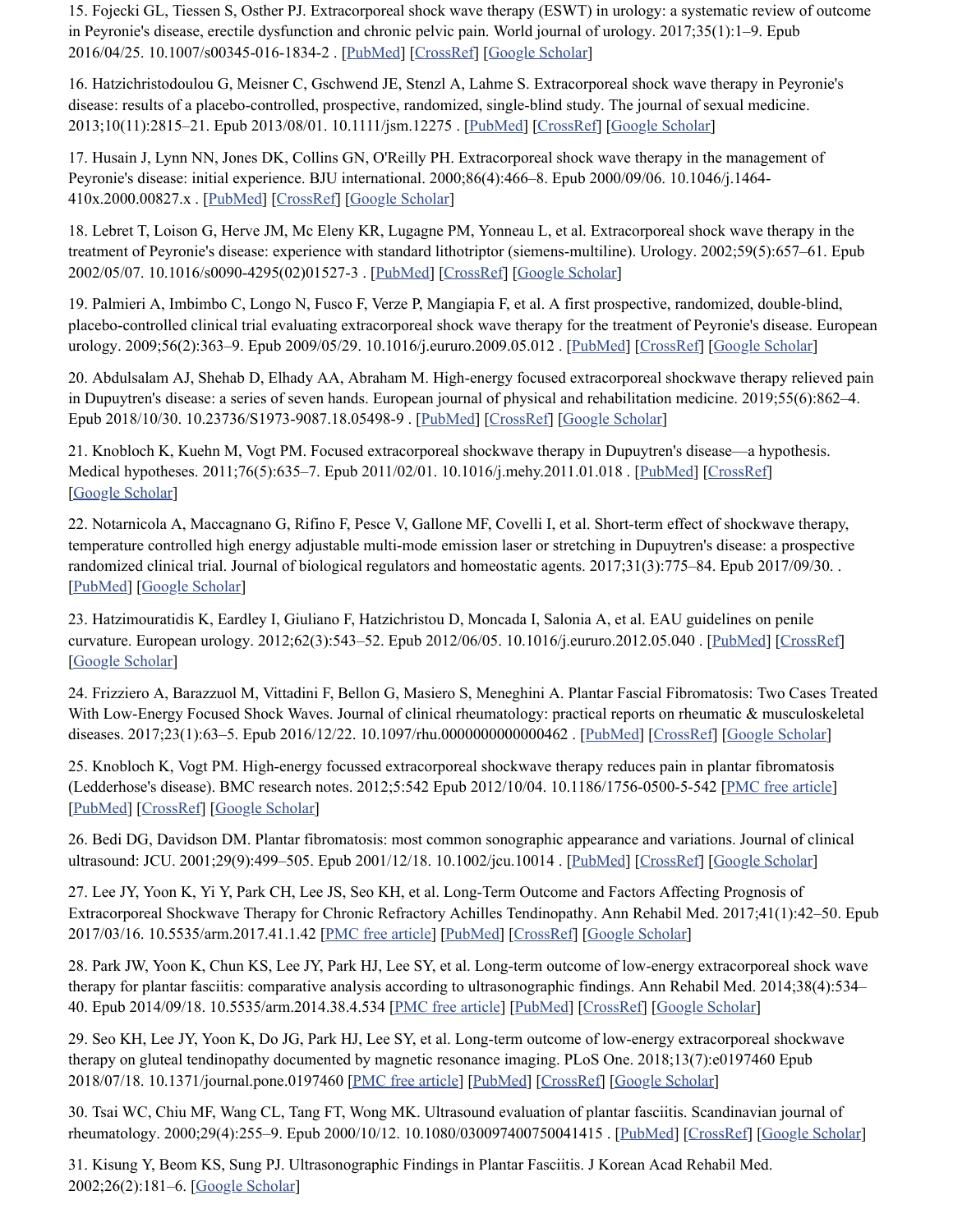32. McMillan AM, Landorf KB, Barrett JT, Menz HB, Bird AR. Diagnostic imaging for chronic plantar heel pain: a systematic review and meta-analysis. J Foot Ankle Res. 2009;2:32 Epub 2009/11/17. 10.1186/1757-1146-2-32 [PMC free [article\]](https://www.ncbi.nlm.nih.gov/pmc/articles/PMC2784446/) [\[PubMed\]](https://www.ncbi.nlm.nih.gov/pubmed/19912628) [\[CrossRef](https://dx.doi.org/10.1186%2F1757-1146-2-32)] [Google [Scholar](https://scholar.google.com/scholar_lookup?journal=J+Foot+Ankle+Res&title=Diagnostic+imaging+for+chronic+plantar+heel+pain:+a+systematic+review+and+meta-analysis&author=AM+McMillan&author=KB+Landorf&author=JT+Barrett&author=HB+Menz&author=AR+Bird&volume=2&publication_year=2009&pages=32&pmid=19912628&doi=10.1186/1757-1146-2-32&)]

<span id="page-12-0"></span>33. Mohseni-Bandpei MA, Nakhaee M, Mousavi ME, Shakourirad A, Safari MR, Vahab Kashani R. Application of ultrasound in the assessment of plantar fascia in patients with plantar fasciitis: a systematic review. Ultrasound Med Biol. 2014;40(8):1737–54. Epub 2014/05/07. 10.1016/j.ultrasmedbio.2014.03.001 . [\[PubMed\]](https://www.ncbi.nlm.nih.gov/pubmed/24798393) [\[CrossRef](https://dx.doi.org/10.1016%2Fj.ultrasmedbio.2014.03.001)] [Google [Scholar](https://scholar.google.com/scholar_lookup?journal=Ultrasound+Med+Biol&title=Application+of+ultrasound+in+the+assessment+of+plantar+fascia+in+patients+with+plantar+fasciitis:+a+systematic+review&author=MA+Mohseni-Bandpei&author=M+Nakhaee&author=ME+Mousavi&author=A+Shakourirad&author=MR+Safari&volume=40&issue=8&publication_year=2014&pages=1737-54&pmid=24798393&doi=10.1016/j.ultrasmedbio.2014.03.001&)]

<span id="page-12-1"></span>34. Reilly JM, Bluman E, Tenforde AS. Effect of Shockwave Treatment for Management of Upper and Lower Extremity Musculoskeletal Conditions: A Narrative Review. PM R. 2018;10(12):1385–403. Epub 2018/05/19. 10.1016/j.pmrj.2018.05.007 . [[PubMed](https://www.ncbi.nlm.nih.gov/pubmed/29775801)] [[CrossRef\]](https://dx.doi.org/10.1016%2Fj.pmrj.2018.05.007) [Google [Scholar\]](https://scholar.google.com/scholar_lookup?journal=PM+R&title=Effect+of+Shockwave+Treatment+for+Management+of+Upper+and+Lower+Extremity+Musculoskeletal+Conditions:+A+Narrative+Review&author=JM+Reilly&author=E+Bluman&author=AS+Tenforde&volume=10&issue=12&publication_year=2018&pages=1385-403&pmid=29775801&doi=10.1016/j.pmrj.2018.05.007&)

<span id="page-12-2"></span>35. Ogden JA, Alvarez RG, Levitt R, Marlow M. Shock wave therapy (Orthotripsy) in musculoskeletal disorders. Clinical orthopaedics and related research. 2001;(387):22–40. Epub 2001/06/13. 10.1097/00003086-200106000-00005 . [[PubMed\]](https://www.ncbi.nlm.nih.gov/pubmed/11400888) [\[CrossRef](https://dx.doi.org/10.1097%2F00003086-200106000-00005)] [Google [Scholar](https://scholar.google.com/scholar_lookup?journal=Clinical+orthopaedics+and+related+research&title=Shock+wave+therapy+(Orthotripsy)+in+musculoskeletal+disorders&author=JA+Ogden&author=RG+Alvarez&author=R+Levitt&author=M+Marlow&issue=387&publication_year=2001&pages=22-40&pmid=11400888&doi=10.1097/00003086-200106000-00005&)]

<span id="page-12-3"></span>36. Frairia R, Berta L. Biological effects of extracorporeal shock waves on fibroblasts. A review. Muscles Ligaments Tendons J. 2011;1(4):138–47. Epub 2011/10/01. [PMC free [article\]](https://www.ncbi.nlm.nih.gov/pmc/articles/PMC3666484/) [\[PubMed](https://www.ncbi.nlm.nih.gov/pubmed/23738262)] [Google [Scholar\]](https://scholar.google.com/scholar_lookup?journal=Muscles+Ligaments+Tendons+J&title=Biological+effects+of+extracorporeal+shock+waves+on+fibroblasts.+A+review&author=R+Frairia&author=L+Berta&volume=1&issue=4&publication_year=2011&pages=138-47&pmid=23738262&)

2020; 15(8): e0237447. Published online 2020 Aug 10. doi: [10.1371/journal.pone.0237447.r001](https://dx.doi.org/10.1371%2Fjournal.pone.0237447.r001)

## Decision Letter 0

Natasha [McDonald,](https://www.ncbi.nlm.nih.gov/pubmed/?term=McDonald%20N%5BAuthor%5D&cauthor=true&cauthor_uid=32776988) Staff Editor

#### [Copyright](https://www.ncbi.nlm.nih.gov/pmc/about/copyright/) © 2020 Natasha McDonald

This is an open access article distributed under the terms of the Creative [Commons](http://creativecommons.org/licenses/by/4.0/) Attribution License, which permits unrestricted use, distribution, and reproduction in any medium, provided the original author and source are credited.

*24 Jun 2020*

#### PONE-D-20-02966

Follow-up of clinical and sonographic features after extracorporeal shock wave therapy in painful plantar fibromatosis

#### PLOS ONE

Dear Dr. Lee,

Thank you for submitting your manuscript to PLOS ONE. After careful consideration, we feel that it has merit but does not fully meet PLOS ONE's publication criteria as it currently stands. Therefore, we invite you to submit a revised version of the manuscript that addresses the points raised during the review process.

The reviewers raised a number of concerns about the methodological approach used in the study. They specifically felt that there were issues with the small sample size that need to be addressed. The full reviewer comments can be found below.

Please submit your revised manuscript by Aug 07 2020 11:59PM. If you will need more time than this to complete your revisions, please reply to this message or contact the journal office at [plosone@plos.org.](mailto:dev@null) When you're ready to submit your revision, log on to <https://www.editorialmanager.com/pone/> and select the 'Submissions Needing Revision' folder to locate your manuscript file.

Please include the following items when submitting your revised manuscript:

- A rebuttal letter that responds to each point raised by the academic editor and reviewer(s). You should upload this letter as a separate file labeled 'Response to Reviewers'.
- A marked-up copy of your manuscript that highlights changes made to the original version. You should upload this as a separate file labeled 'Revised Manuscript with Track Changes'.
- An unmarked version of your revised paper without tracked changes. You should upload this as a separate file labeled 'Manuscript'.

If you would like to make changes to your financial disclosure, please include your updated statement in your cover letter. Guidelines for resubmitting your figure files are available below the reviewer comments at the end of this letter.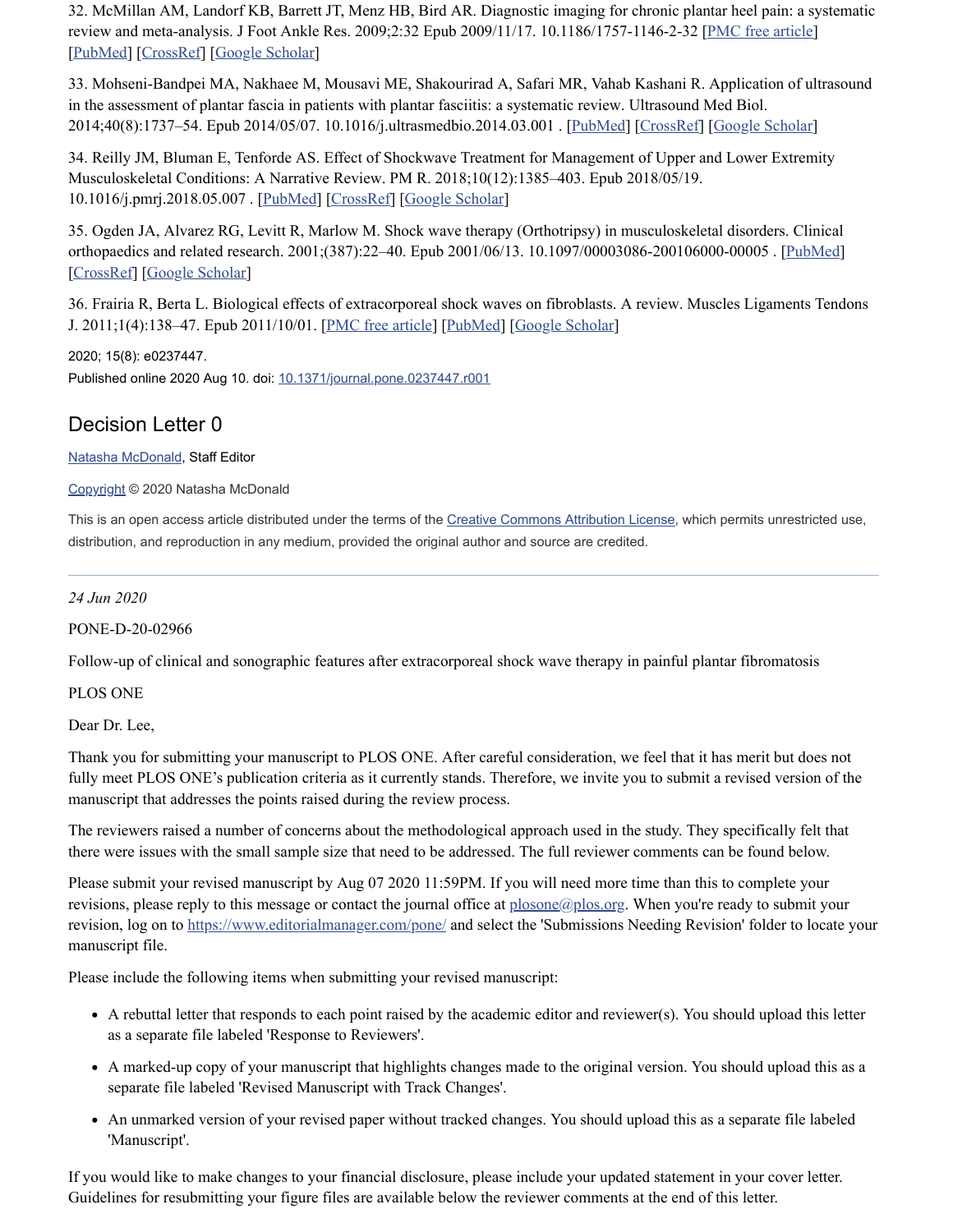If applicable, we recommend that you deposit your laboratory protocols in protocols.io to enhance the reproducibility of your results. Protocols.io assigns your protocol its own identifier (DOI) so that it can be cited independently in the future. For instructions see: <http://journals.plos.org/plosone/s/submission-guidelines#loc-laboratory-protocols>

We look forward to receiving your revised manuscript.

Kind regards,

Natasha McDonald

Associate Editor

PLOS ONE

Journal Requirements:

When submitting your revision, we need you to address these additional requirements.

1. Please ensure that your manuscript meets PLOS ONE's style requirements, including those for file naming. The PLOS ONE style templates can be found at [https://journals.plos.org/plosone/s/file?id=wjVg/PLOSOne\\_formatting\\_sample\\_main\\_body.pdf](https://journals.plos.org/plosone/s/file?id=wjVg/PLOSOne_formatting_sample_main_body.pdf) and [https://journals.plos.org/plosone/s/file?id=ba62/PLOSOne\\_formatting\\_sample\\_title\\_authors\\_affiliations.pdf](https://journals.plos.org/plosone/s/file?id=ba62/PLOSOne_formatting_sample_title_authors_affiliations.pdf)

2. Please include captions for your Supporting Information files at the end of your manuscript, and update any in-text citations to match accordingly. Please see our Supporting Information guidelines for more information: http://journals.plos.org/plosone/s/supporting-information.

Additional Editor Comments (if provided):

[Note: HTML markup is below. Please do not edit.]

Reviewers' comments:

Reviewer's Responses to Questions

#### **Comments to the Author**

1. Is the manuscript technically sound, and do the data support the conclusions?

The manuscript must describe a technically sound piece of scientific research with data that supports the conclusions. Experiments must have been conducted rigorously, with appropriate controls, replication, and sample sizes. The conclusions must be drawn appropriately based on the data presented.

Reviewer #1: Yes

Reviewer #2: Partly

\*\*\*\*\*\*\*\*\*\*

2. Has the statistical analysis been performed appropriately and rigorously?

Reviewer #1: Yes

Reviewer #2: N/A

\*\*\*\*\*\*\*\*\*\*

3. Have the authors made all data underlying the findings in their manuscript fully available?

The PLOS Data [policy](http://www.plosone.org/static/policies.action#sharing) requires authors to make all data underlying the findings described in their manuscript fully available without restriction, with rare exception (please refer to the Data Availability Statement in the manuscript PDF file). The data should be provided as part of the manuscript or its supporting information, or deposited to a public repository. For example, in addition to summary statistics, the data points behind means, medians and variance measures should be available. If there are restrictions on publicly sharing data—e.g. participant privacy or use of data from a third party—those must be specified.

Reviewer #1: Yes

Reviewer #2: Yes

\*\*\*\*\*\*\*\*\*\*

4. Is the manuscript presented in an intelligible fashion and written in standard English?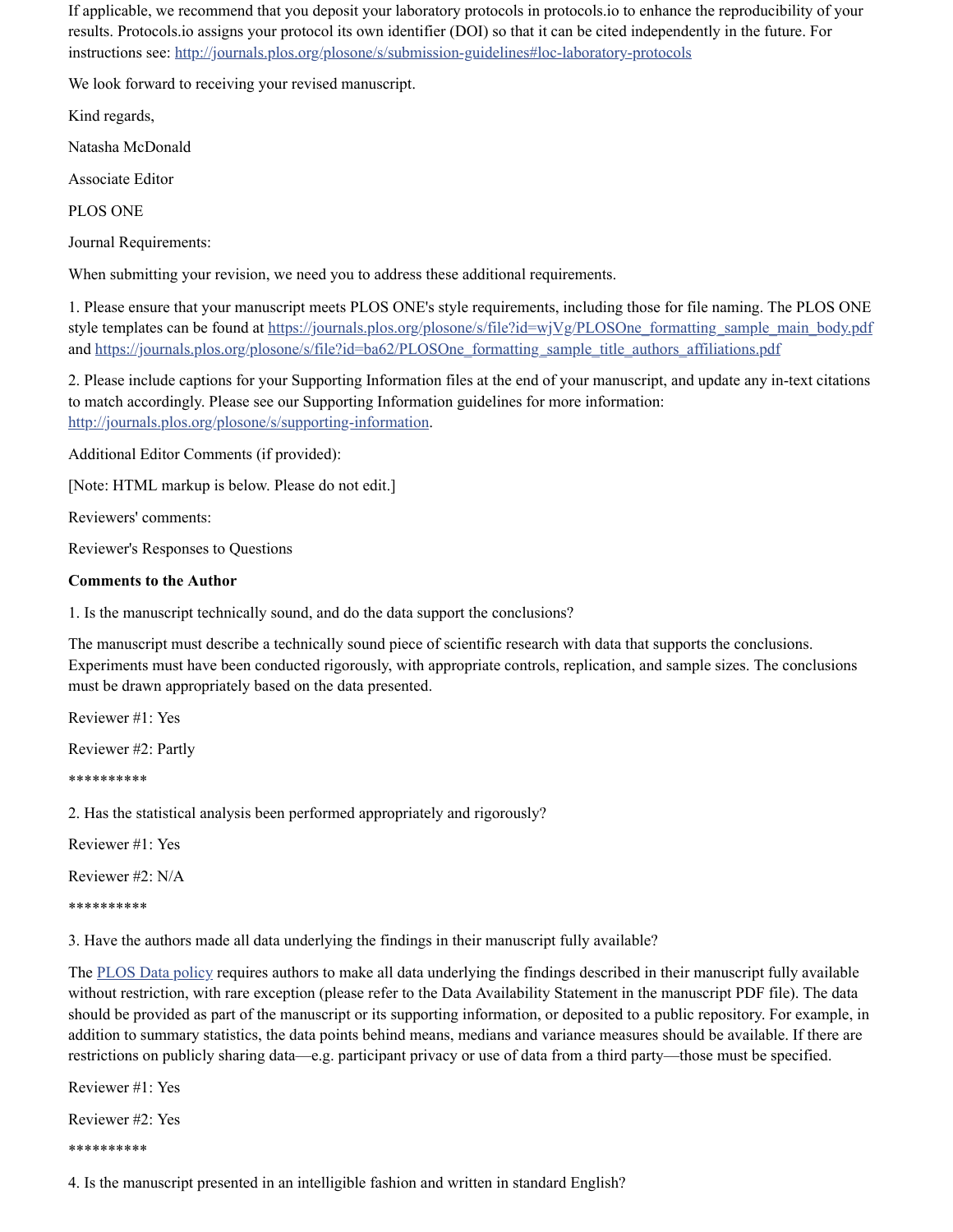PLOS ONE does not copyedit accepted manuscripts, so the language in submitted articles must be clear, correct, and unambiguous. Any typographical or grammatical errors should be corrected at revision, so please note any specific errors here.

Reviewer #1: Yes

Reviewer #2: Yes

\*\*\*\*\*\*\*\*\*\*

5. Review Comments to the Author

Please use the space provided to explain your answers to the questions above. You may also include additional comments for the author, including concerns about dual publication, research ethics, or publication ethics. (Please upload your review as an attachment if it exceeds 20,000 characters)

Reviewer #1: This study was to evaluate the long-term clinical outcome of ESWT in the plantar fibromatosis and ultrasonographic changes. As your result, low-energy ESWT can have a beneficial long-term effect on pain relief and functional outcome. I agree this article is appropriate to publish. However, this is a retrospective study, there are some limitation. The adjuvant treatments affected the outcome and lack of placebo control group.

Reviewer #2: This is a retrospective study investigating the clinical and sonographic features of plantar fibromatosis after ESWT.

General comments:

1. As a retrospective study, the number of enrolled subjects (feet) were too small to draw a conclusion.

2. In addition, there is lack of comparison group for sonographic change in plantar fibroma without ESWT.

3. A maximum of 12 sessions of ESWT received in the enrolled participants. What factors may be possibly related to treatment success after less sessions?

4. Although the thickness of plantar fibroma is reduced in long-term follow-up period, how did the authors confirm the softening of the fibroma, as stated in page 11, line 196& page 13, line 246-247?

Specific comments:

1. The authors stated the low energy ESWT in the text. The definition of low-energy ESWT should be clearly stated in the text

2. In medical chart review, there is a lack of information on the concomitant conservative treatments received

3. In page 6, line 123-124, the authors stated "A maximum of 12 ESWT sessions was conducted until the RMS reached a "Good"or "Excellent" grade or patients refused to continue the ESWT". Possible information on the reasons of refuse further ESWT? Were the data included anyway if patients refused to continue ESWT?

4. Table 3 and Figure 3 are stating the same results from repeated measures ANOVA.

\*\*\*\*\*\*\*\*\*\*

6. PLOS authors have the option to publish the peer review history of their article (what does this [mean?\)](https://journals.plos.org/plosone/s/editorial-and-peer-review-process#loc-peer-review-history). If published, this will include your full peer review and any attached files.

If you choose "no", your identity will remain anonymous but your review may still be made public.

**Do you want your identity to be public for this peer review?** For information about this choice, including consent withdrawal, please see our **[Privacy](https://www.plos.org/privacy-policy) Policy**.

Reviewer #1: No

Reviewer #2: No

[NOTE: If reviewer comments were submitted as an attachment file, they will be attached to this email and accessible via the submission site. Please log into your account, locate the manuscript record, and check for the action link "View Attachments". If this link does not appear, there are no attachment files.]

While revising your submission, please upload your figure files to the Preflight Analysis and Conversion Engine (PACE) digital diagnostic tool, <https://pacev2.apexcovantage.com/>. PACE helps ensure that figures meet PLOS requirements. To use PACE, you must first register as a user. Registration is free. Then, login and navigate to the UPLOAD tab, where you will find detailed instructions on how to use the tool. If you encounter any issues or have any questions when using PACE, please email PLOS at  $f_{\text{gures}}(Q_{\text{plos.org}})$ . Please note that Supporting Information files do not need this step.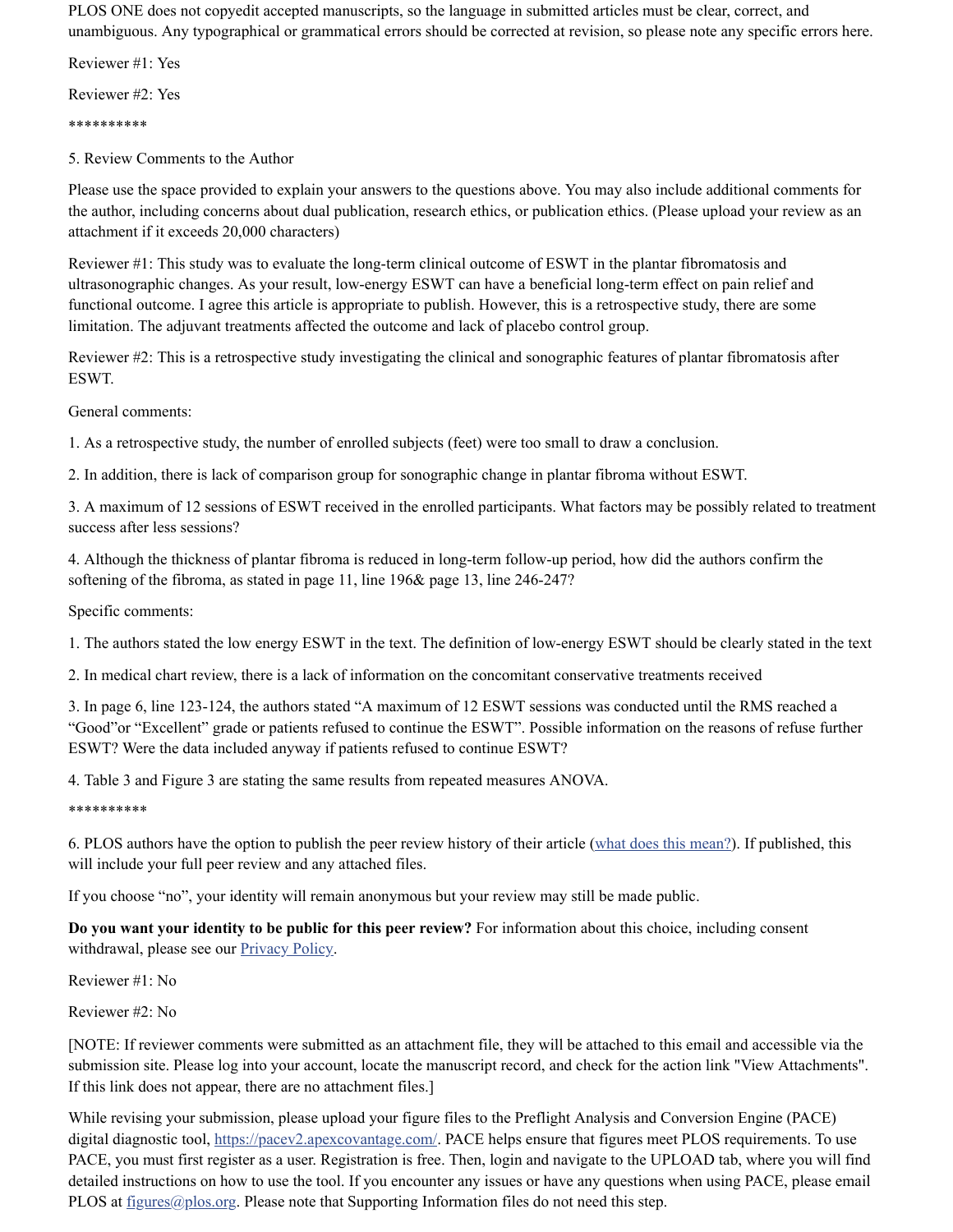2020; 15(8): e0237447. Published online 2020 Aug 10. doi: [10.1371/journal.pone.0237447.r002](https://dx.doi.org/10.1371%2Fjournal.pone.0237447.r002)

# Author response to Decision Letter 0

[Copyright](https://www.ncbi.nlm.nih.gov/pmc/about/copyright/) notice

#### *4 Jul 2020*

Dear Editor-in-Chief

Thanks for your reviews and comments for our manuscript. We tried to response reviewer's comment properly and clarify the text when needed. We hope that the reviewers will find our responses to their comments satisfactory, and our manuscript could be accepted and then published in your journal as soon as possible. We look forward to hearing from you soon.

#### <Author's comment>

Please find our response (in blue) to reviewer's specific comments (in black) below. The corrected sentences are highlighted with yellow color.

#### Reviewer #1

This study was to evaluate the long-term clinical outcome of ESWT in the plantar fibromatosis and ultrasonographic changes. As your result, low-energy ESWT can have a beneficial long-term effect on pain relief and functional outcome. I agree this article is appropriate to publish. However, this is a retrospective study, there are some limitation. The adjuvant treatments affected the outcome and lack of placebo control group.

� -> Thanks for your reviews and comments. We totally agree with your comments that the adjuvant treatments affected the outcome and lack of placebo control group. We suppose that this factor could be compensated to some degree because we confined the subjects to the feet with chronic intractable painful plantar fibromatosis whose symptom did not improve after conventional conservative treatment and lasted more than 6 months. However, placebo control group would be still needed to assess the pure effect of the ESWT. Therefore, we addressed these issues in limitation section as follows:

There were several limitations to this study. First, due to the retrospective study design, there was a lack of information; therefore, the concomitant conservative treatment received, such as physical therapy, NSAIDs, stretching and use of custommade insoles may have affected the outcomes. Second, there was no placebo control group. Thus, the effect of the natural progression of this condition and sonographic change without ESWT could not be assessed.

Reviewer #2: This is a retrospective study investigating the clinical and sonographic features of plantar fibromatosis after **ESWT.** 

#### General comments

1. As a retrospective study, the number of enrolled subjects (feet) were too small to draw a conclusion.

� -> We totally agree with reviewer's comments that the number of enrolled subjects (feet) were too small to draw a conclusion. Therefore, we addressed these issues in limitation section as follows:

Third, only a small number of subjects was included in this study, which could be too small to draw a definite conclusion. The small number of enrolled subjects were inevitable because plantar fibromatosis is not a common disease and our strict inclusion criteria confined subjects to the feet with chronic intractable painful plantar fibromatosis whose symptom did not improve after conventional conservative treatment and lasted more than 6 months. However, further study with larger number of subjects would be still needed.

2. In addition, there is lack of comparison group for sonographic change in plantar fibroma without ESWT.

� -> We agree with the reviewer's comment the there was no control group for sonographic change in plantar fibroma without ESWT. Thus, we addressed this issue in our limitation section as follows:

Second, there was no placebo control group. Thus, the effect of the natural progression of this condition and sonographic change without ESWT could not be assessed.

3. A maximum of 12 sessions of ESWT received in the enrolled participants. What factors may be possibly related to treatment success after less sessions?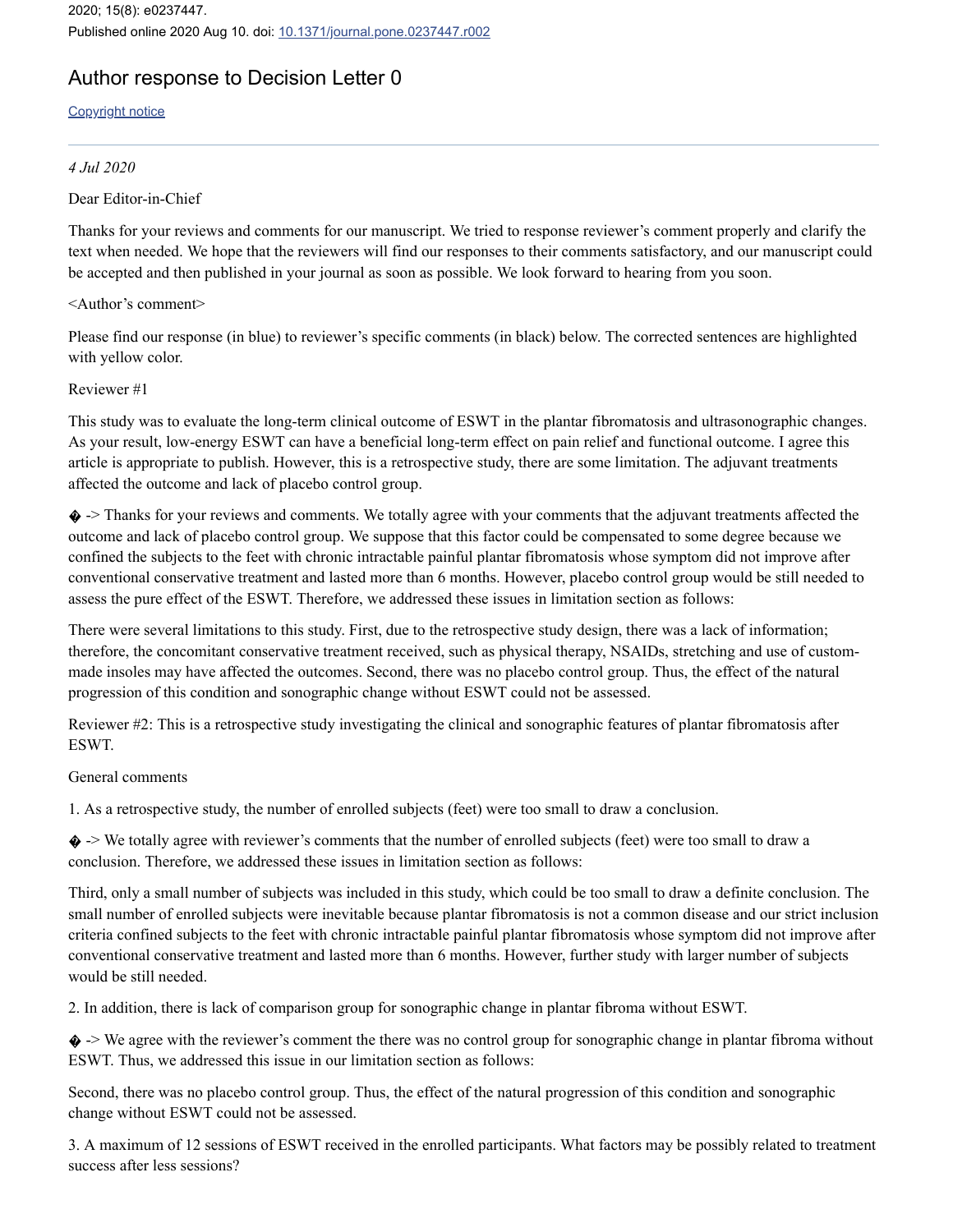� -> Lower initial NRS, duration of onset, and post-treatment soreness was thought to be related to the less sessions, we could not found relationship among these factors in our study. We suppose further study with lager number of subjects would be needed.

4. Although the thickness of plantar fibroma is reduced in long-term follow-up period, how did the authors confirm the softening of the fibroma, as stated in page 11, line 196& page 13, line 246-247?

� -> In the previous reports on softening of plantar fibroma by Knobloch et al. and Frizziero et al., softening of fibroma was confirmed by palpation after patient's report. Because standardized method has not been established, we also confirmed softening of fibroma by palpation after patient's report as with the previous reports. Therefore, we addressed this issue in our manuscript as follows:

Actually, softening of fibroma after ESWT was noted in all 10 cases in this study, which was in accord with the preveious reports on plantar fibroma by Frizziero et. al. [24] and Knobloch et. al. [25]. Because standardized method has not been established, we also confirmed softening of fibroma by palpation after patient's report as with the previous reports. Further studies using more objective method, such as shear wave elastogrphy, would be needed.

#### Specific comments

1. The authors stated the low energy ESWT in the text. The definition of low-energy ESWT should be clearly stated in the text

� -> Shock-wave therapy is usually classified according to the energy flux density administered as follows: low-energy (< 0.08-0.27 mJ/mm2), medium-energy (0.28–0.59 mJ/mm2), and high-energy ( $> 0.6$  mJ/mm2); or low-energy ( $< 0.12$  mJ/mm2) and high-energy (> 0.12 mJ/mm2). [J Bone Joint Surg Br 2004;86-B:165-71] While these terms 'high', 'medium' and 'low' energy are commonly used in the literature, there is no clear consensus on the threshold values. Therefore, we erased the term 'low-energy' from our conclusion section.

2. In medical chart review, there is a lack of information on the concomitant conservative treatments received

 $\diamond$  -> We addressed these issues in limitation section as follow:

There were several limitations to this study. First, due to the retrospective study design, there was a lack of information; therefore, the concomitant conservative treatment received, such as physical therapy, NSAIDs, stretching and use of custommade insoles may have affected the outcomes.

3. In page 6, line 123-124, the authors stated "A maximum of 12 ESWT sessions was conducted until the RMS reached a "Good"or "Excellent" grade or patients refused to continue the ESWT". Possible information on the reasons of refuse further ESWT? Were the data included anyway if patients refused to continue ESWT?

� -> Patients refused to continue ESWT when they felt that there was no effect due to treatment pain or post-treatment soreness. When the patients refused ESWT in the middle of ESWT sessions, we regarded it as treatment failure, but completed follow-ups and included data in the results. We addressed this issue in our manuscript as follows:

A maximum of 12 ESWT sessions was conducted until the RMS reached a "Good" or "Excellent" grade. When patients refused to continue the ESWT due to treatment pain or post-treatment soreness, we regarded it as treatment failure, but completed follow-ups and included the data in the results.

4. Table 3 and Figure 3 are stating the same results from repeated measures ANOVA.

� -> We agree with your comments. Therefore, we deleted the Figure 3 in our manuscript.

#### Attachment

Submitted filename: *Response to Reviewers.docx* Click here for [additional](https://www.ncbi.nlm.nih.gov/pmc/articles/PMC7416956/bin/pone.0237447.s003.docx) data file. (25K, docx)

2020; 15(8): e0237447. Published online 2020 Aug 10. doi: [10.1371/journal.pone.0237447.r003](https://dx.doi.org/10.1371%2Fjournal.pone.0237447.r003)

## Decision Letter 1

Ezio [Lanza](https://www.ncbi.nlm.nih.gov/pubmed/?term=Lanza%20E%5BAuthor%5D&cauthor=true&cauthor_uid=32776988), Academic Editor

[Copyright](https://www.ncbi.nlm.nih.gov/pmc/about/copyright/) © 2020 Ezio Lanza